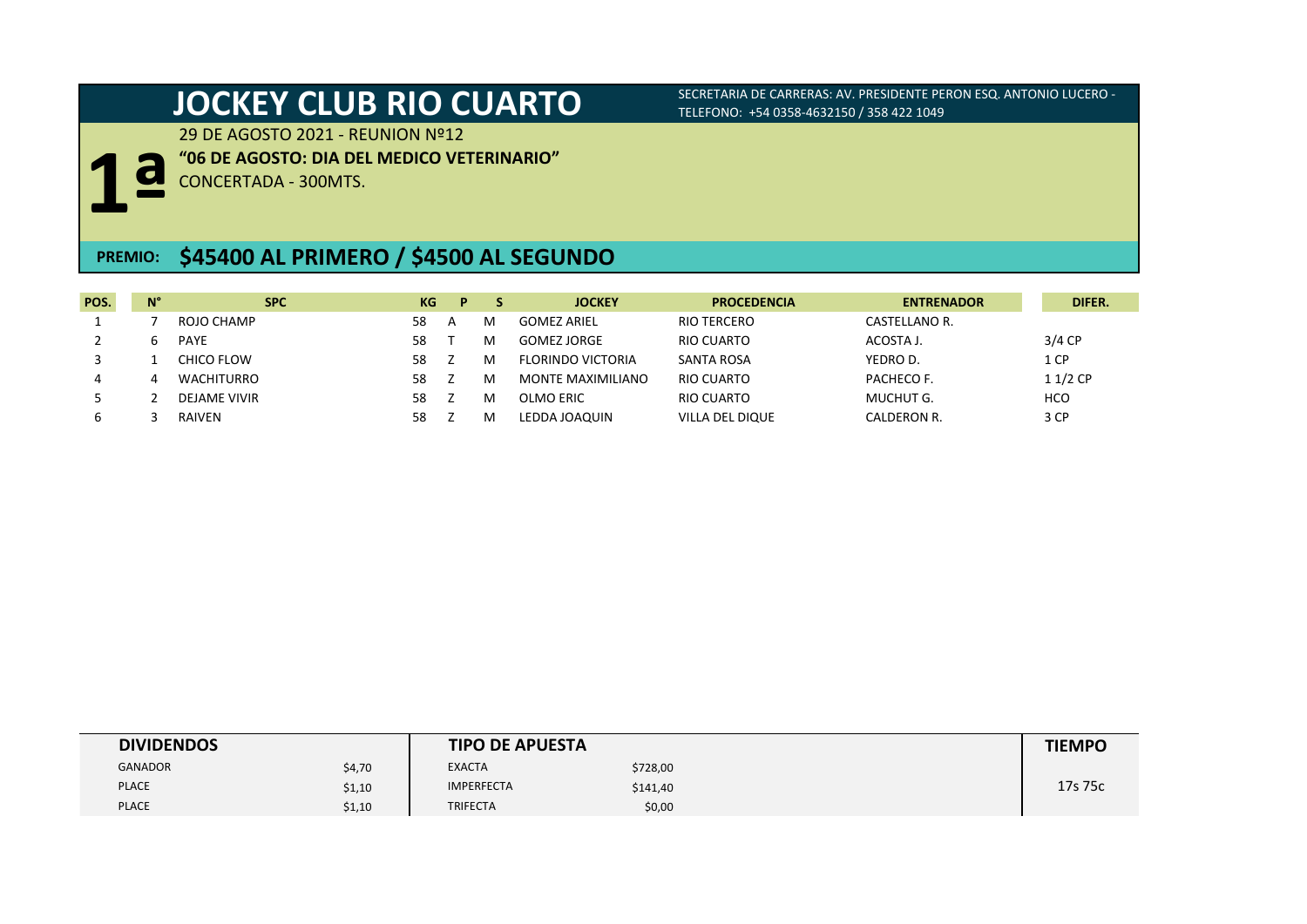29 DE AGOSTO 2021 - REUNION Nº12

**"15 DE AGOSTO: DIA DEL NIÑO"**

**2ª** CONCERTADA - 800MTS.

## **\$51400 AL PRIMERO / \$5400 AL SEGUNDO PREMIO:**

| POS. | $N^{\circ}$ | <b>SPC</b>          | KG | D |   | <b>JOCKEY</b>      | <b>PROCEDENCIA</b> | <b>ENTRENADOR</b>   | DIFER.     |
|------|-------------|---------------------|----|---|---|--------------------|--------------------|---------------------|------------|
|      |             | AYAME               | 58 |   |   | CUELLO ELIO        | RIO CUARTO         | ALONSO J.           |            |
|      |             | <b>BUENA OPTICA</b> | 58 |   | м | ROMAGNOLI AGUSTIN  | RIO CUARTO         | BERHOI.             | 4 CP       |
|      | ь           | CHE GALLEGA         | 58 |   |   | BALMACEDA LAUTARO  | <b>ACHIRAS</b>     | BALMACEDA N.        | $3/4$ CP   |
| 4    |             | SOLITA GIRL         | 58 |   | н | CASTEIG KEVIN      | RIO CUARTO         | VILCHE H.           | 1 CP       |
|      |             | CLAVELINA           | 58 |   |   | QUINTEROS FACUNDO  | <b>CHUCUL</b>      | <b>BALMACEDA E.</b> | <b>CZA</b> |
| ь    |             | <b>FIR ORLI</b>     | 58 |   |   | <b>GOMEZ JORGE</b> | RIO CUARTO         | ACOSTA J.           | $21/2$ CP  |

| <b>DIVIDENDOS</b> |        | <b>TIPO DE APUESTA</b> |          | <b>TIEMPO</b> |
|-------------------|--------|------------------------|----------|---------------|
| <b>GANADOR</b>    | \$3,10 | <b>EXACTA</b>          | \$806,00 |               |
| <b>PLACE</b>      | \$1,90 | <b>IMPERFECTA</b>      | \$793,00 | 48s 17c       |
|                   |        | <b>TRIFECTA</b>        | \$537,30 |               |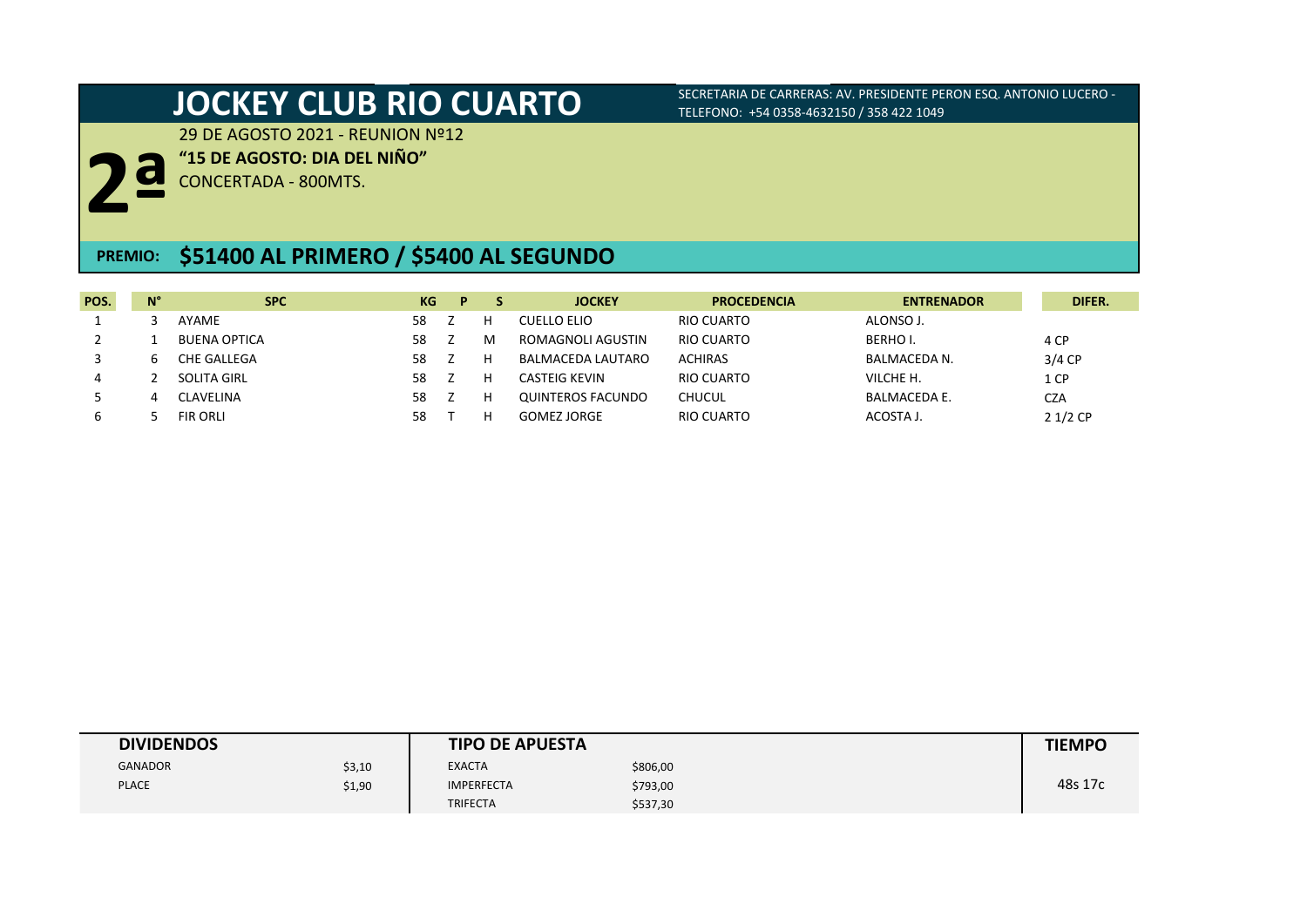29 DE AGOSTO 2021 - REUNION Nº12

**"HARAS EL TREBOL"**

**3ª** CONCERTADA - 450MTS.

# **PREMIO: \$48300 AL PRIMERO / \$5250 AL SEGUNDO**

| POS. | $N^{\circ}$ | <b>SPC</b>        | KG | P. |   | <b>JOCKEY</b>           | <b>PROCEDENCIA</b> | <b>ENTRENADOR</b>   | DIFER.                   |
|------|-------------|-------------------|----|----|---|-------------------------|--------------------|---------------------|--------------------------|
|      | ь           | QUE APOLO         | 58 |    | м | <b>FERNANDEZ NESTOR</b> | ANISACATE          | RIVAROLA E.         |                          |
|      |             | <b>DEMENTE</b>    | 58 |    | M | ARMOHA LEOPOLDO         | RIO CUARTO         | ARMOHA M.           | $3/4$ CP                 |
|      |             | MUÑECO CHUQUI     | 58 |    | м | <b>FERNANDEZ NESTOR</b> | ALCIRA GIGENA      | TARDITTI E.         | 5 1/2 CP                 |
| 4    | 8           | ROSA VOLVIO       | 58 |    |   | LEDDA JOAQUIN           | RIO CUARTO         | CISMONDI G.         | <b>PZO</b>               |
|      |             | LA MAROTE SUN     | 58 |    |   | CORDOBA LUIS            | RIO CUARTO         | DOMINICI M.         | 3 CP                     |
| 6    |             | <b>ROMAN RIDE</b> | 58 |    |   | COLOMBO RAMIRO          | VICUÑA MACKENNA    | COLOMBO D.          | VS $CP(8)$               |
|      |             | <b>FINIS</b>      | 58 |    |   | GOMEZ JORGE             | LAS ZANJITAS       | <b>GUTIERREZ M.</b> | $\overline{\phantom{0}}$ |

**EL COMPETIDOR Nº01 FINIS NO CRUZÓ EL DISCO**

| <b>DIVIDENDOS</b> |        | <b>TIPO DE APUESTA</b> |          | <b>TIEMPO</b> |
|-------------------|--------|------------------------|----------|---------------|
| <b>GANADOR</b>    | \$4,40 | <b>EXACTA</b>          | \$611,00 |               |
| <b>PLACE</b>      | \$1,10 | <b>IMPERFECTA</b>      | \$90,10  | 25s 73c       |
| <b>PLACE</b>      | \$1,10 |                        |          |               |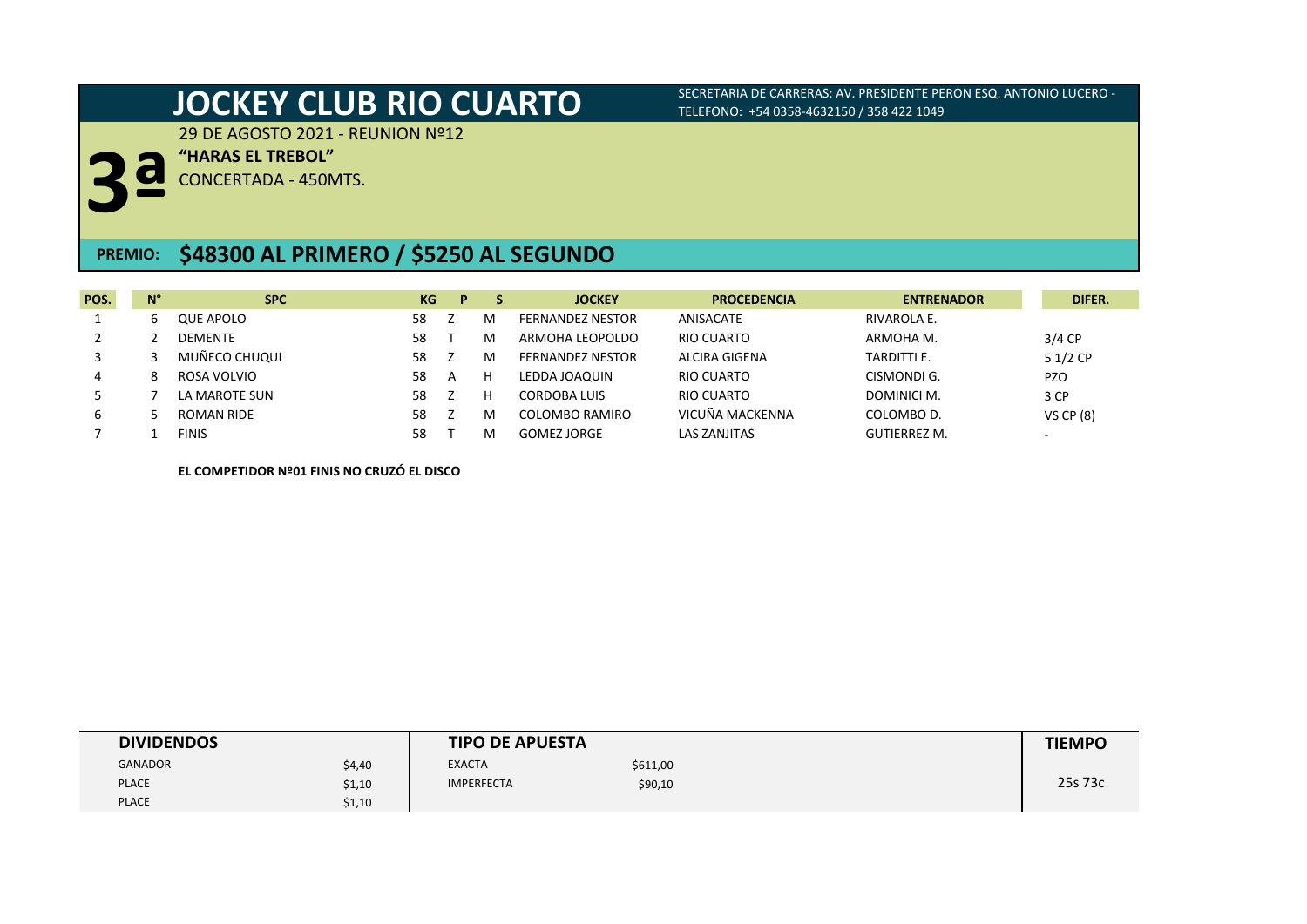29 DE AGOSTO 2021 - REUNION Nº12

**"HARAS EL PARAISO"**

**4** CONCERTADA - 300MTS.

## **PREMIO: \$38800 AL PRIMERO**

| POS. | $N^{\circ}$ | <b>SPC</b>      | KG | D |   | <b>JOCKEY</b>     | <b>PROCEDENCIA</b>        | <b>ENTRENADOR</b> | DIFER.    |
|------|-------------|-----------------|----|---|---|-------------------|---------------------------|-------------------|-----------|
|      |             | PARALAMA        | 58 |   |   | QUINTEROS FACUNDO | DEL CAMPILLO              | CHIMILLAN C.      |           |
|      |             | <b>BRUJO</b>    | 58 |   | м | GARAY ALEXANDER   | SANTA ROSA DE CALAMUCHITA | ROSALES M.        | $1/2$ PZO |
|      |             | <b>TORCUATO</b> | 58 |   | м | PEREIRA MATIAS    | SAN AGUSTIN               | FALCON J.         | 3 CP      |
|      |             | MALQUERIDA      | 58 |   |   | ARRIETA TOMAS     | ALCIRA GIGENA             | ARRIETA J.        | $11/2$ CP |

| <b>DIVIDENDOS</b> |        | <b>TIPO DE APUESTA</b> |          |              |          | <b>TIEMPO</b> |
|-------------------|--------|------------------------|----------|--------------|----------|---------------|
| <b>GANADOR</b>    | \$3,40 | <b>EXACTA</b>          | \$70,10  | <b>DOBLE</b> | \$146,30 |               |
| <b>PLACE</b>      | \$1,10 | <b>IMPERFECTA</b>      | \$264,30 |              |          | 17s 54c       |
| <b>PLACE</b>      | \$1,10 | <b>TRIFECTA</b>        | \$325,00 |              |          |               |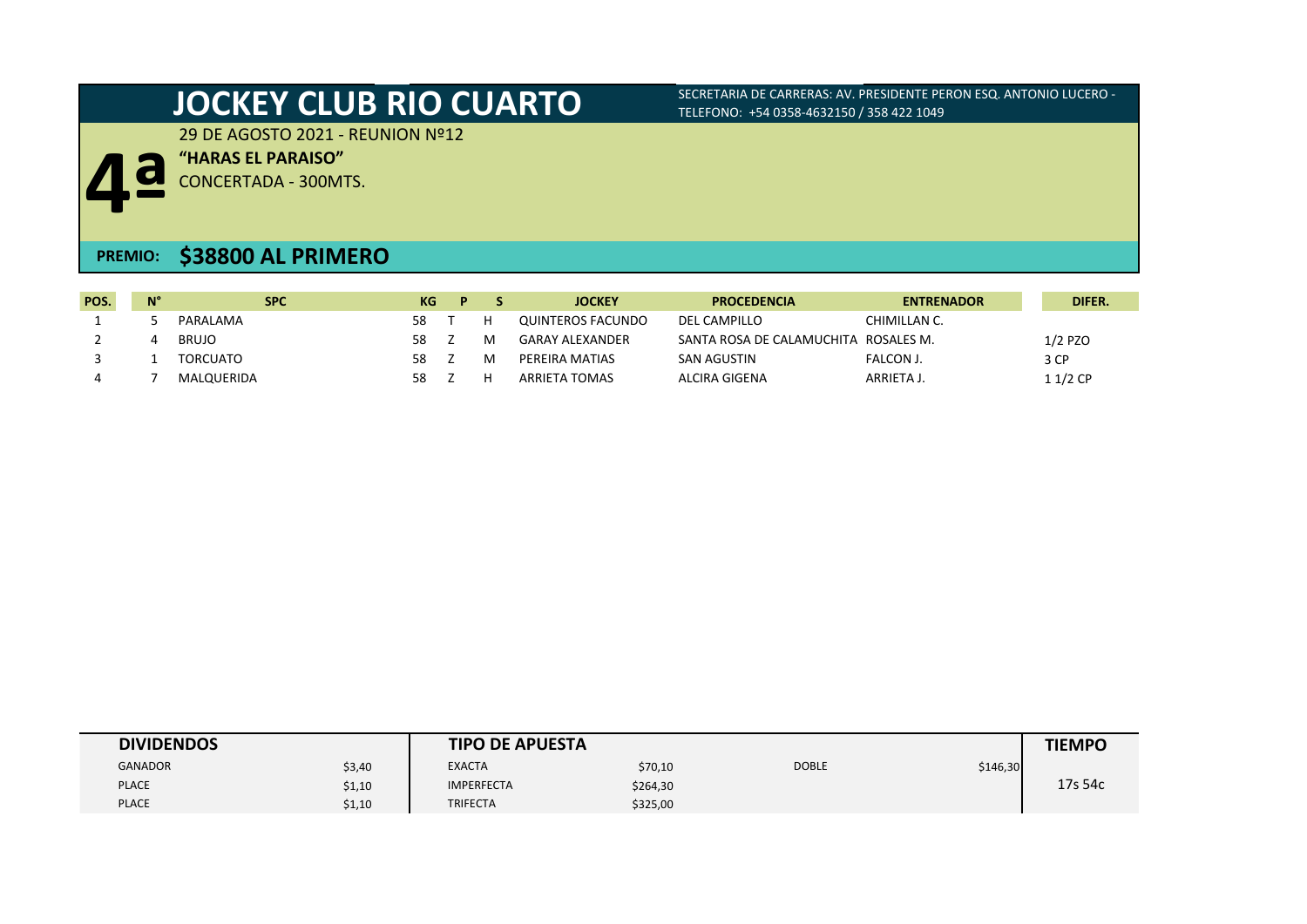29 DE AGOSTO 2021 - REUNION Nº12

**"HARAS VIKEDA"**

**5ª** CONCERTADA - 350MTS.

# **PREMIO: \$54800 AL PRIMERO / \$6300 AL SEGUNDO**

| POS. | $N^{\circ}$ | <b>SPC</b>       | KG. | P |   | <b>JOCKEY</b>           | <b>PROCEDENCIA</b>                   | <b>ENTRENADOR</b>         | DIFER.    |
|------|-------------|------------------|-----|---|---|-------------------------|--------------------------------------|---------------------------|-----------|
|      |             | DOÑA BEATRIZ     | 58  | A | н | NUÑEZ DANIEL            | HUANCHILLA                           | <b>BASUALDO F.</b>        |           |
|      |             | REINA DE CORAZON | 58  |   | н | DALMASSO CRISTIAN       | <b>VILLA VALERIA</b>                 | LEDESMA D.                | 2 CP      |
|      | 4           | <b>AMORCITO</b>  | 58  |   | м | QUINTEROS GUSTAVO       | <b>CORONEL MOLDES</b>                | RODRIGUEZ B.              | $1/2$ PZO |
| 4    |             | ATREVIDO MAN     | 58  | A | м | <b>FERNANDEZ NESTOR</b> | RIO CUARTO                           | ACOSTA J.                 | $11/2$ CP |
|      | h.          | <b>CICATRIZ</b>  | 58  |   | н | CASTEIG KEVIN           | RIO CUARTO                           | <b>VECCHI DE ARMAS E.</b> | $1/2$ CZA |
| 6    |             | POLLERO          | 55. |   | м | FLORINDO VICTORIA       | SANTA ROSA DE CALAMUCHITA ROSALES M. |                           | 2 CP      |
|      |             | <b>FAUSTO</b>    | 58  |   | M | <b>AVALOS CRISTIAN</b>  | VICUÑA MACKENNA                      | DOMINGUEZ L.              | 3 CP      |

| <b>DIVIDENDOS</b> |         | <b>TIPO DE APUESTA</b> |            |              |            | <b>TIEMPO</b> |
|-------------------|---------|------------------------|------------|--------------|------------|---------------|
| <b>GANADOR</b>    | \$2,70  | <b>EXACTA</b>          | \$292,00   | <b>DOBLE</b> | \$1.228,50 |               |
| <b>PLACE</b>      | \$12,10 | <b>IMPERFECTA</b>      | \$144,70   |              |            | 19s 31c       |
| <b>PLACE</b>      | \$12,10 | <b>TRIFECTA</b>        | \$2.089,80 |              |            |               |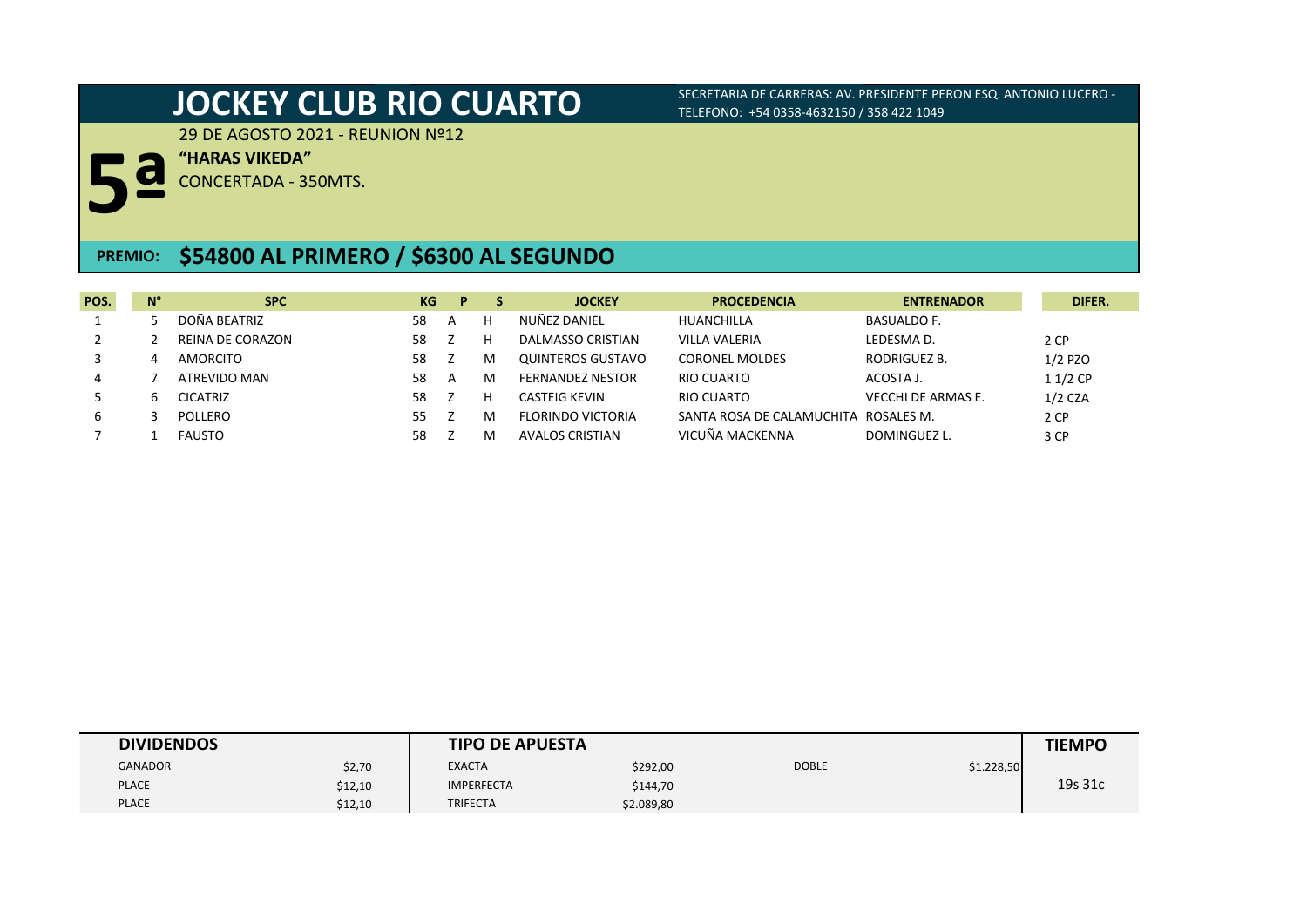29 DE AGOSTO 2021 - REUNION Nº12

**"HARAS DOÑA PANCHA"**

**6ª** NO OFICIAL - 1300MTS.

## **PREMIO: \$126000 AL PRIMERO / \$25200 AL SEGUNDO / \$6750 AL TERCERO**

| POS.           | $N^{\circ}$ | <b>SPC</b>               | E.             | <b>KG</b> | P            | <b>S</b> | <b>JOCKEY</b>            | <b>ENTRENADOR</b>    | DIFER.      |
|----------------|-------------|--------------------------|----------------|-----------|--------------|----------|--------------------------|----------------------|-------------|
|                | 3           | <b>SNACK CIRCLE</b>      | 4              | 57        | A            | H.       | CASTEIG KEVIN            | CAREZZANA S.         |             |
| $\overline{2}$ | 12          | PLAYA GROSA              | 5.             | 55        |              | H.       | <b>FLORINDO VICTORIA</b> | <b>RECABARREN R.</b> | 1 CP        |
| 3              | 4           | <b>SKY HALO</b>          | 4              | -57       | z            | H.       | <b>PADILLA DANIEL</b>    | COVIAN F.            | 7 CP        |
| 4              | 8           | <b>ORIENTAL PERFECTA</b> | 5.             | 55        | A            | H.       | CANO JOAQUIN             | LEYRIA V.            | <b>PZO</b>  |
| 5.             | 13          | PRECIOSA SOYER           | 5.             | 55        | 7            | H.       | <b>BERHO AGUSTIN</b>     | ORTIZ F.             | <b>CZA</b>  |
| 6              | 14          | <b>PANDORA GIRL</b>      | 4              | -57       | ZD           | H        | MONTE MAXIMILIANO        | PALACIOS N.          | $1/2$ CP    |
|                |             | <b>FALL AGAIN</b>        | $\overline{4}$ | 57        | 7            | H.       | ARMOHA LEOPOLDO          | CAREZZANA S.         | VS CP $(6)$ |
| 8              |             | <b>ESMERALDA CAUSE</b>   | 4              | -57       | $\mathsf{A}$ | H.       | <b>FERNANDEZ NESTOR</b>  | ALONSO J.L           | 1 CP        |
| 9              | 9           | LA SPEEDY                | 4              | 57        | Z            | H        | BAEZ PABLO               | PERINAZO F.          | 3/4 CP      |
| 10             | 10          | OREJA CHUÑA              | 4              | -57       | ZD           | Н.       | <b>QUINTEROS MARCELO</b> | SOMBRA M.            | VS CP $(6)$ |
| 11             | 11          | PICHINUCA                | 5.             | 55        | A            | H.       | <b>BALMACEDA SERGIO</b>  | BERHO D.             | $11/2$ CP   |
| 12             |             | LA BASCA DEL HUMOR       | 4              | -57       | A            | H        | OJEDA ISIDRO             | PETINATTI V.         | $11/2$ CP   |
| 13             | 6           | <b>STEFFI MANI</b>       | 5.             | 55        |              | H        | RIQUELME GONZALO         | COLOTTO H.           | S/A         |

| <b>DIVIDENDOS</b> |        | <b>TIPO DE APUESTA</b> |             |              |        | <b>TIEMPO</b> |
|-------------------|--------|------------------------|-------------|--------------|--------|---------------|
| <b>GANADOR</b>    | \$6,50 | <b>EXACTA</b>          | \$122,30    | <b>DOBLE</b> | \$0,00 |               |
| <b>PLACE</b>      | \$5,10 | <b>IMPERFECTA</b>      | \$123,80    |              |        | 1m 22s 33c    |
| <b>PLACE</b>      | \$2,00 | TRIFECTA               | \$33.728,00 |              |        |               |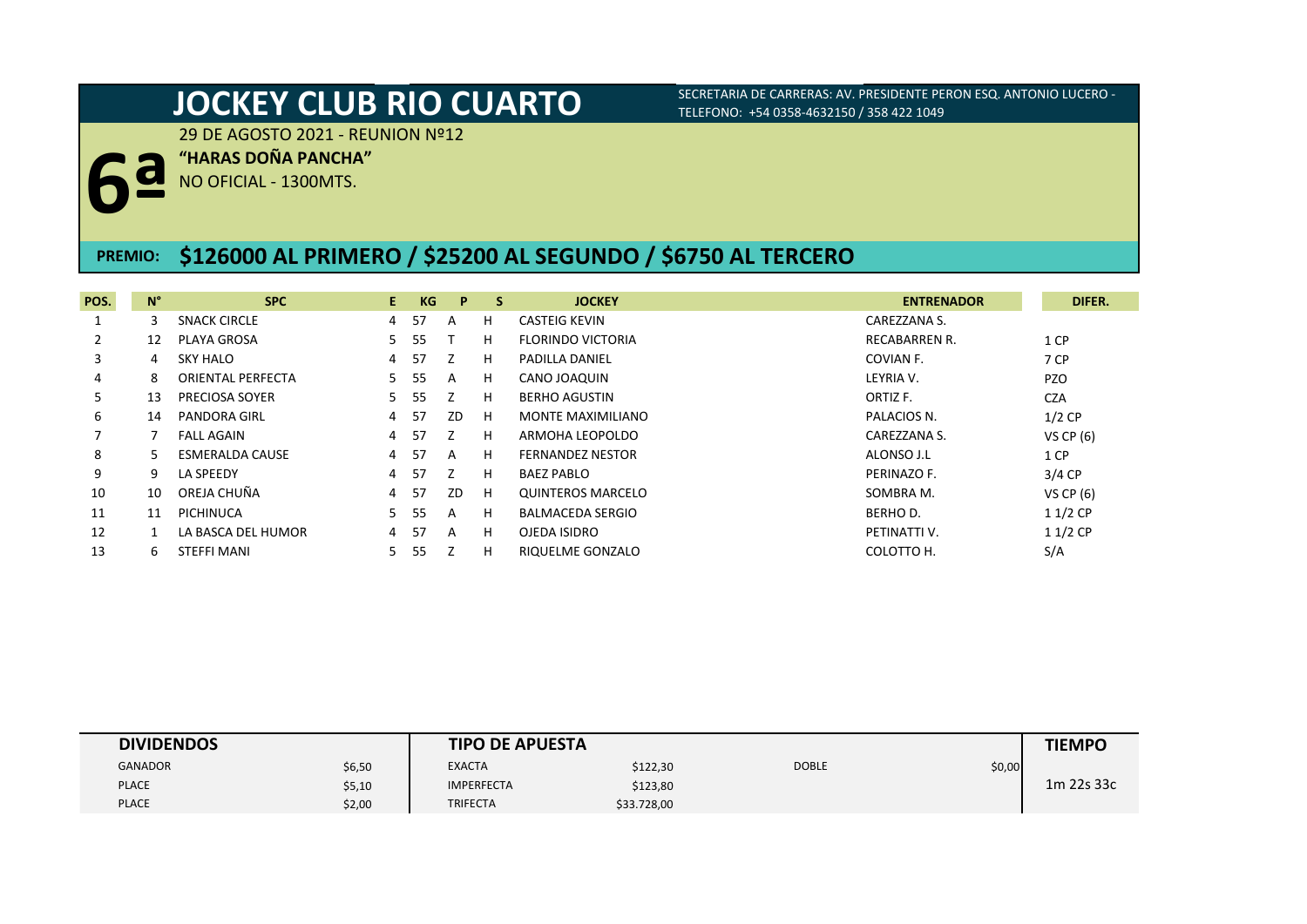29 DE AGOSTO 2021 - REUNION Nº12

**"M.V VANINA GRANDI"**

**7ª** CONCERTADA - 800MTS.

/ PESO: 58KG

## **\$66600 AL PRIMERO / \$7200 AL SEGUNDO PREMIO:**

| POS. | $N^{\circ}$ | <b>SPC</b>             | KG | P. | -S | <b>JOCKEY</b>          | <b>PROCEDENCIA</b>    | <b>ENTRENADOR</b> | DIFER.     |
|------|-------------|------------------------|----|----|----|------------------------|-----------------------|-------------------|------------|
|      | 6А          | ZUMBERO                | 58 |    | м  | <b>FERNADEZ NESTOR</b> | <b>IDIAZABAL</b>      | MARIANI T.        |            |
|      | 8Α          | <b>FLESH CONFITE</b>   | 58 |    | м  | <b>MOLINA CARLOS</b>   | <b>ALMAFUERTE</b>     | <b>GLADES M.L</b> | $21/2$ CP  |
|      |             | EXCENTRICA             | 58 |    |    | <b>BAEZ PABLO</b>      | DALMACIO VELEZ        | BAEZ G.           | <b>HCO</b> |
|      |             | <b>CHE PAYASA</b>      | 58 |    |    | QUINTEROS FACUNDO      | RIO CUARTO            | LOPEZ D.          | $3/4$ CP   |
|      |             | UNICO CAMINO           | 58 |    | м  | <b>GOMEZ JORGE</b>     | RIO CUARTO            | ACOSTA J.         | $21/2$ CP  |
| 6    |             | LUCKY ANGELICAL        | 58 |    | м  | QUINTEROS MARCELO      | <b>MATTALDI</b>       | AGACIO J.         | 1 CP       |
|      | q           | <b>LUCKY DUNCAN</b>    | 58 |    |    | <b>MONTE MATIAS</b>    | <b>LAS JUNTURAS</b>   | ACTIS M.          | <b>CZA</b> |
| 8    |             | <b>DELICADA RIMOUT</b> | 58 |    |    | ARMOHA LEOPOLDO        | <b>VILLA MERCEDES</b> | CANTERO M.        | 1 CP       |

| <b>DIVIDENDOS</b> |        | <b>TIPO DE APUESTA</b> |            |              |        | <b>TIEMPO</b> |
|-------------------|--------|------------------------|------------|--------------|--------|---------------|
| <b>GANADOR</b>    | \$4,00 | <b>EXACTA</b>          | \$155,70   | <b>DOBLE</b> | \$0,00 |               |
| <b>PLACE</b>      | \$2,00 | <b>IMPERFECTA</b>      | \$800,90   |              |        | 47s 50c       |
| <b>PLACE</b>      | \$2,00 | <b>TRIFECTA</b>        | \$1.261,00 |              |        |               |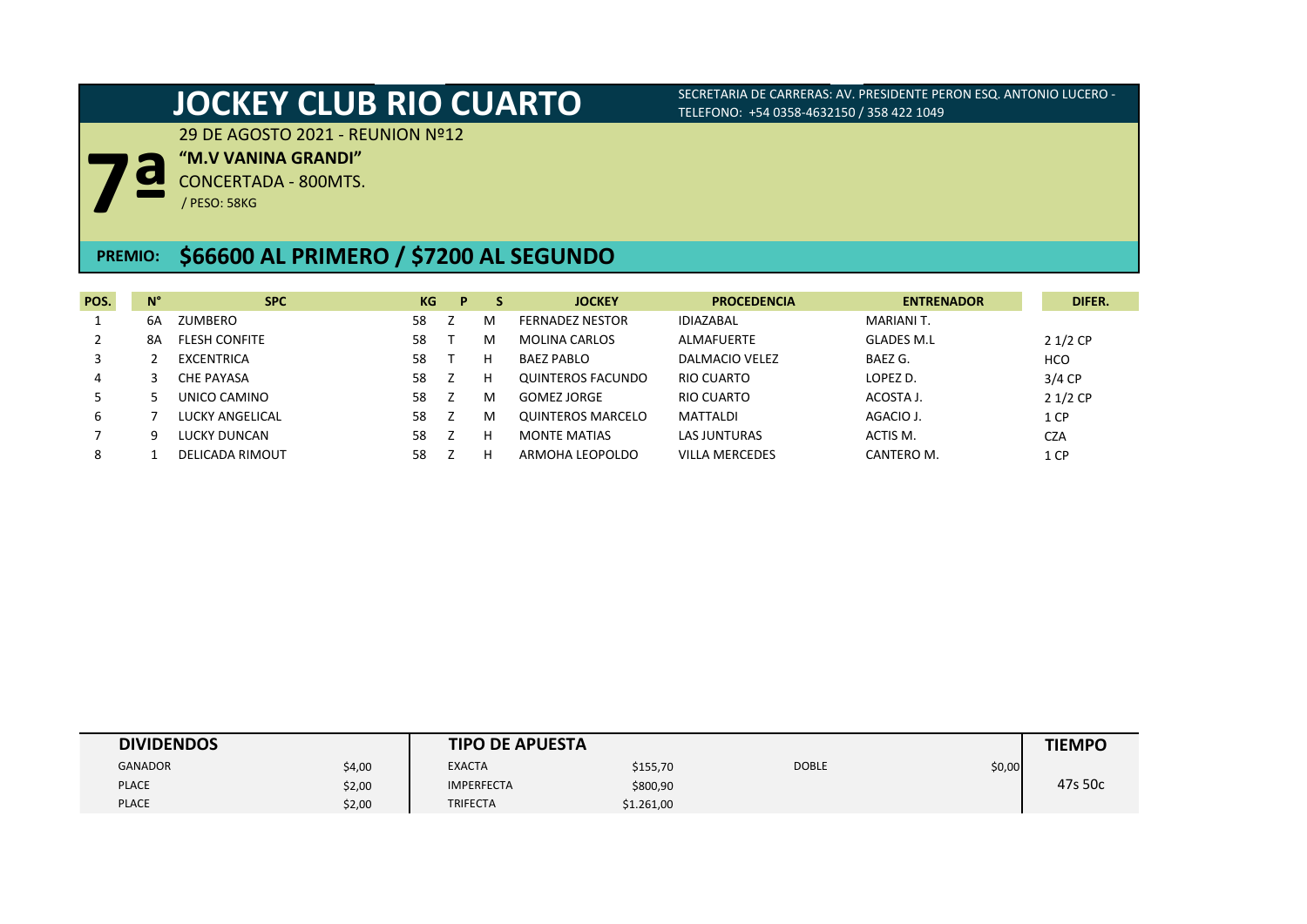29 DE AGOSTO 2021 - REUNION Nº12

### **"M.V MARIO DE MELO"**

NO OFICIAL - 600MTS.

**8ª** TODO PRODUCTO SPC DE 3 AÑOS PERDEDOR ABSOLUTO EN HIPODROMOS RECONOCIDOS POR LA COMISION DE CARRERAS / PESO: PESO: MACHOS 57KG. - HEMBRAS: 55KG.-

# **\$100040 AL PRIMERO / \$18500 AL SEGUNDO PREMIO:**

| POS. | $N^{\circ}$ | <b>SPC</b>              | KG | P | s | <b>JOCKEY</b>           | <b>ENTRENADOR</b> | DIFER.     |
|------|-------------|-------------------------|----|---|---|-------------------------|-------------------|------------|
|      | b           | SIRANO HALO             | 57 |   | м | QUINTEROS FACUNDO       | MANZONE J.        |            |
|      | 10          | MAREMOTO                | 57 |   | м | DIAZ EZEQUIEL           | LLORET L.         | 3 CP       |
|      | 4           | <b>REMOTE D' ORIENT</b> | 57 |   | м | <b>FERNANDEZ NESTOR</b> | ACOSTA J.         | <b>PZO</b> |
| 4    |             | LA INFLUENCER           | 55 | A | н | <b>BALMACEDA SERGIO</b> | CAREZZANA S.      | $11/2$ CP  |
|      |             | RIMPANTE D'ORO          | 55 |   | н | ARRIETA TOMAS           | BONACCI J.        | V.M        |
| 6    |             | <b>BUENA DE VERDAD</b>  | 55 | A | н | <b>GOMEZ JORGE</b>      | CAREZZANA S.      | <b>VZA</b> |
|      |             | DIVINA WORRY            | 55 |   | н | CUELLO ELIO             | <b>BARILE J.R</b> | $11/2$ CP  |
| 8    | q           | <b>FLAY RIG</b>         | 55 |   | н | <b>MONTE MATIAS</b>     | LOPEZ L.          | 3 CP       |
| 9    |             | <b>TENIENTE DAN</b>     | 57 |   | м | <b>ALCIDES CORONEL</b>  | PALANDRI J.L      | $3/4$ CP   |

| <b>DIVIDENDOS</b> |        | <b>TIPO DE APUESTA</b> |                |              |            | <b>TIEMPO</b> |
|-------------------|--------|------------------------|----------------|--------------|------------|---------------|
| <b>GANADOR</b>    | \$8,27 | <b>EXACTA</b>          | \$102,75       | <b>DOBLE</b> | \$1.924,00 |               |
| <b>PLACE</b>      | \$2,39 | <b>IMPERFECTA</b>      | \$101,27       |              |            | 33s 61c       |
| <b>PLACE</b>      | \$5,78 | <b>TRIFECTA</b>        | <b>VACANTE</b> |              |            |               |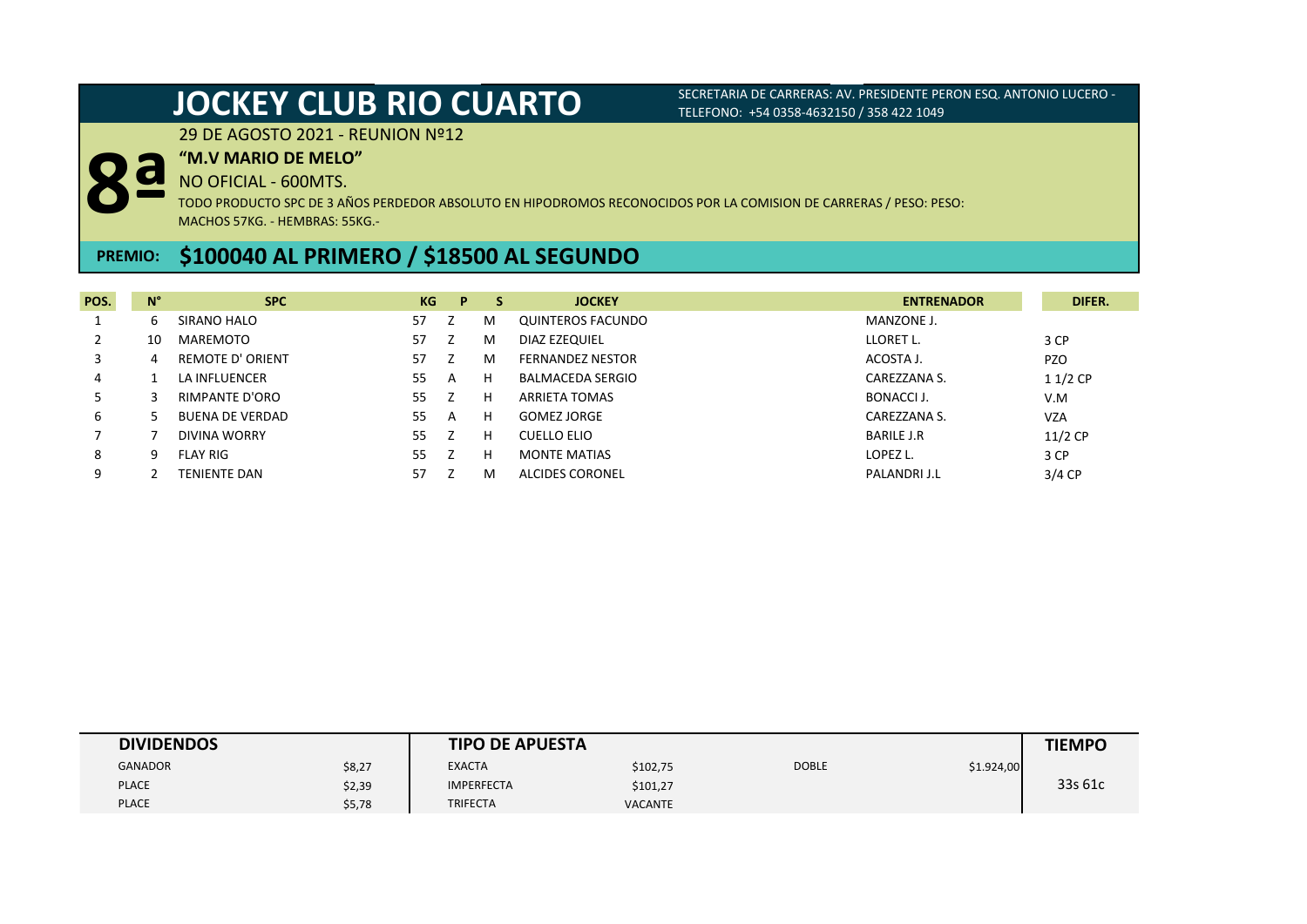29 DE AGOSTO 2021 - REUNION Nº12

**"M.V MARIA ZANINI"**

CONCERTADA - 600MTS. **9ª**

/ PESO: 58KG

# **PREMIO: \$50600 AL PRIMERO / \$5400 AL SEGUNDO**

| POS. | $N^{\circ}$ | <b>SPC</b>               | KG | D |   | <b>JOCKEY</b>       | <b>PROCEDENCIA</b>   | <b>ENTRENADOR</b> | DIFER.            |
|------|-------------|--------------------------|----|---|---|---------------------|----------------------|-------------------|-------------------|
|      |             | BIO BUENA                | 58 |   |   | RIQUELME GONZALO    | <b>VILLA DOLORES</b> | PALACIO S.        |                   |
|      |             | PHARMATHON               | 58 | A | M | <b>BAEZ PABLO</b>   | <b>IDIAZABAL</b>     | MARTINI M.        | $1/2$ PZO         |
|      |             | CAMPANITA                | 58 |   | н | MOLINA CARLOS       | BERROTARAN           | OVIEDO J.         | 3 CP              |
| 4    |             | DON DESIDERIO            | 58 |   | м | <b>MONTE MATIAS</b> | <b>LAS JUNTURAS</b>  | ACTIS M.          | $11/2$ CP         |
|      |             | <b>MISTER SARMANHALO</b> | 58 |   | м | AVALOS CRISTIAN     | LABOULAYE            | SCARLATUDIZ R.    | $3/4$ CP          |
|      |             | CACHAFAS                 | 58 |   |   | QUINTEROS GUSTAVO   | RIO CUARTO           | CUELLO E.         | <b>VS CP (14)</b> |

| <b>DIVIDENDOS</b> |        | <b>TIPO DE APUESTA</b> |          |              |          | <b>TIEMPO</b> |
|-------------------|--------|------------------------|----------|--------------|----------|---------------|
| <b>GANADOR</b>    | \$2,70 | <b>EXACTA</b>          | \$290,90 | <b>DOBLE</b> | \$364,00 |               |
| <b>PLACE</b>      | \$1,40 | <b>IMPERFECTA</b>      | \$88,50  |              |          | 34s 05c       |
| <b>PLACE</b>      | \$1,20 | <b>TRIFECTA</b>        | \$496,20 |              |          |               |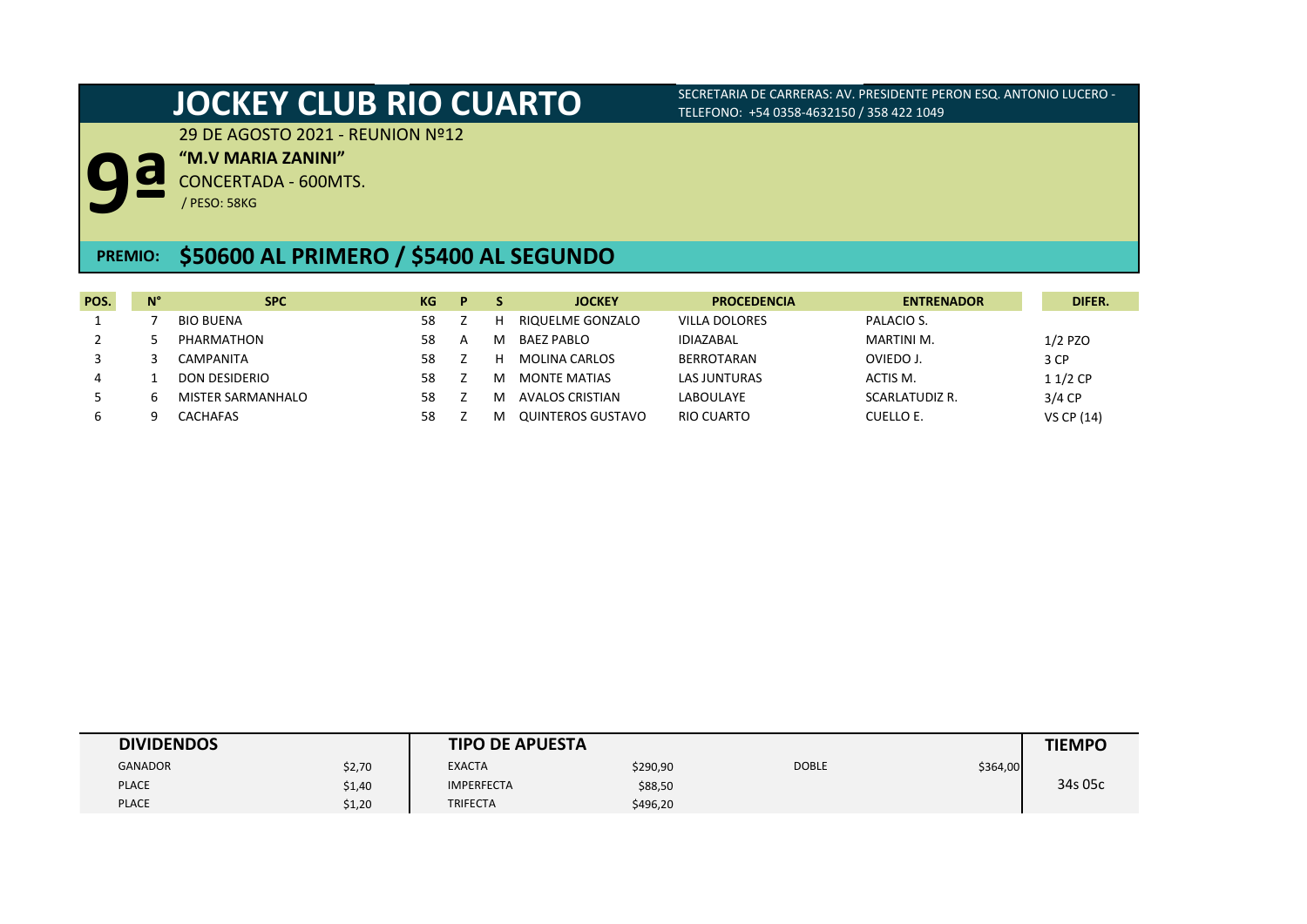## 29 DE AGOSTO 2021 - REUNION Nº12

## **"M.V NICOLAS FERNIOT"**

NO OFICIAL - 1200MTS.

**10ª** TODO CABALLO SPC DE 4 AÑOS Y MÁS EDAD QUE NO HAYA GANADO NINGUNA CARRERA POR CARTA DE LLAMADO SOBRE LA DISTANCIA DE 1000 O MAS METROS EN HIPODROMOS RECONOCIDOS POR LA COMISION DE CARRERAS. / PESO: PESO: 4 AÑOS 57KG, 5 AÑOS 55KG, 6 AÑOS Y MÁS EDAD 53KG.

# **\$116800 AL PRIMERO / \$21600 AL SEGUNDO / \$6750 AL TERCERO PREMIO:**

| POS. | $N^{\circ}$ | <b>SPC</b>             | E. | KG  | P   | -S | <b>JOCKEY</b>           | <b>ENTRENADOR</b>    | DIFER.           |
|------|-------------|------------------------|----|-----|-----|----|-------------------------|----------------------|------------------|
|      |             | <b>TWIST ME</b>        | 4  | 57  | ZD  | м  | BALMACEDA SERGIO        | CONGESTRE J.         |                  |
|      | 8           | ROCK YOU               | 4  | 57  |     | м  | QUINTEROS GUSTAVO       | GUARINO C.           | $1/2$ CP         |
|      |             | <b>DEARLY MANNERS</b>  | 4  | 57  |     | м  | <b>FERNANDEZ NESTOR</b> | ALONSO J.L           | 3 CP             |
| 4    |             | <b>BUQUE DE ORO</b>    | 4  | -57 | ZD  | м  | ARMOHA LEOPOLDO         | <b>RECABARREN R.</b> | 2 CP             |
|      | 4           | <b>GRINGO ATREVIDO</b> |    | 55  | A   | м  | CASTEIG KEVIN           | VECCHI DE ARMAS E.   | $1/2$ CP         |
| 6    | ь           | TITO HAUS              | 4  | 57  | ΖN  | м  | CANO JOAQUIN            | LEYRIA V.            | 4 CP             |
|      |             | <b>QUE TANGO</b>       | 4  | 57  |     | м  | QUINTEROS FACUNDO       | MANZONE J.           | 2 CP             |
| 8    |             | CHOLO PLEBEYO          | 6  | 53  | A   | м  | ROMAGNOLI AGUSTIN       | <b>RECABARREN R.</b> | <b>VS CP (9)</b> |
| 9    |             | <b>SERBICO</b>         |    | 55  | ZC. | м  | <b>BANEGAS RAMON</b>    | CARBALLO H.          | S/A              |

| <b>DIVIDENDOS</b> |        | <b>TIPO DE APUESTA</b> |          |                 |                | <b>TIEMPO</b> |
|-------------------|--------|------------------------|----------|-----------------|----------------|---------------|
| <b>GANADOR</b>    | \$8,90 | <b>EXACTA</b>          | \$181,60 | <b>DOBLE</b>    | \$305,50       |               |
| <b>PLACE</b>      | \$4,40 | <b>IMPERFECTA</b>      | \$45,70  | <b>TRIPLO</b>   | <b>VACANTE</b> | 1m 14s 21c    |
| <b>PLACE</b>      | \$3,00 | <b>TRIFECTA</b>        | \$366,20 | <b>CUATERNA</b> | <b>VACANTE</b> |               |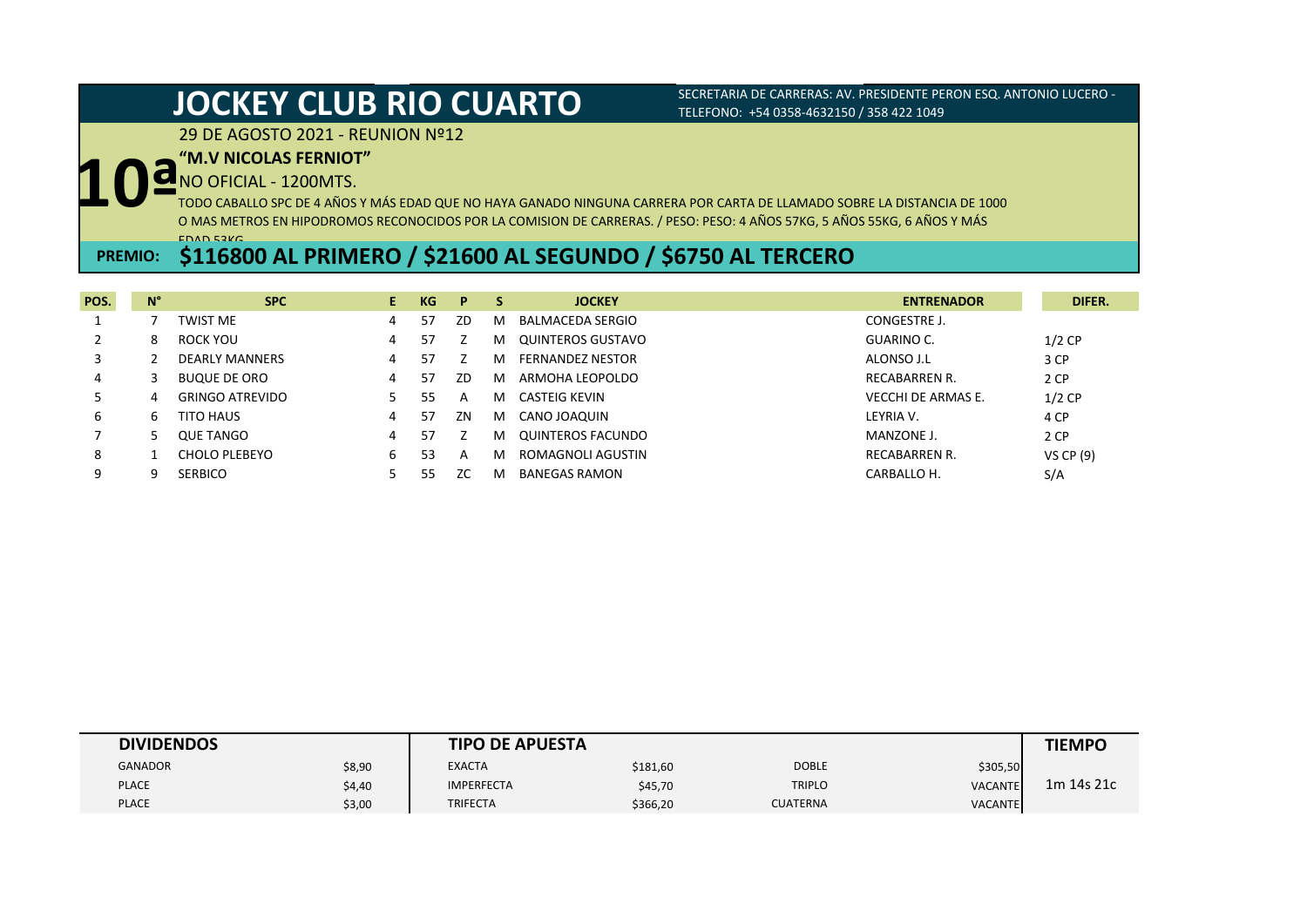29 DE AGOSTO 2021 - REUNION Nº12

**"M.V MARIO SALVI"**

**11ª** CONCERTADA - 600MTS.

/ PESO: 58KG

## **PREMIO: \$70200 AL PRIMERO / \$8400 AL SEGUNDO**

| POS. | $N^{\circ}$ | <b>SPC</b>       | KG | P. |   | <b>JOCKEY</b>     | <b>PROCEDENCIA</b>      | <b>ENTRENADOR</b> | DIFER.    |
|------|-------------|------------------|----|----|---|-------------------|-------------------------|-------------------|-----------|
|      | 9           | UP TO ME         | 58 |    | м | ARMOHA LEOPOLDO   | <b>COLONIA BISMARCK</b> | CHIALVO C.        |           |
|      | 10          | <b>CAUTELOSO</b> | 58 | A  | м | QUINTEROS GUSTAVO | ALMAFUERTE              | CALARCO S.        | 1 CP      |
|      | 8           | DAME TU FURIA    | 58 |    | м | FERNANDEZ NESTOR  | <b>IDIAZABAL</b>        | MARIANI T.        | 2 CP      |
| 4    |             | QUILLADINA       | 58 |    | н | NUÑEZ DANIEL      | ETRURIA                 | SUAREZ E.         | V.M       |
|      |             | EL NICO          | 58 |    | м | PADILLA DANIEL    | RIO CUARTO              | COVIAN F.         | $21/2$ CP |
| 6    |             | CEFISO           | 58 | A  | м | QUINTEROS FACUNDO | RIO CUARTO              | MANZONE J.        | 1 CP      |
|      |             | DOCTOR MILAGRO   | 58 |    |   | ARCE GUSTAVO      | ADELIA MARIA            | RODRIGUEZ M.      | 2 CP      |

| <b>DIVIDENDOS</b> |        | <b>TIPO DE APUESTA</b> |          |              |          | <b>TIEMPO</b> |
|-------------------|--------|------------------------|----------|--------------|----------|---------------|
| <b>GANADOR</b>    | \$3,00 | <b>EXACTA</b>          | \$194,70 | <b>DOBLE</b> | \$477,80 |               |
| <b>PLACE</b>      | \$1,10 | <b>IMPERFECTA</b>      | \$25,80  |              |          | 33s 51c       |
| <b>PLACE</b>      | \$1,10 | <b>TRIFECTA</b>        | 1,217,7  |              |          |               |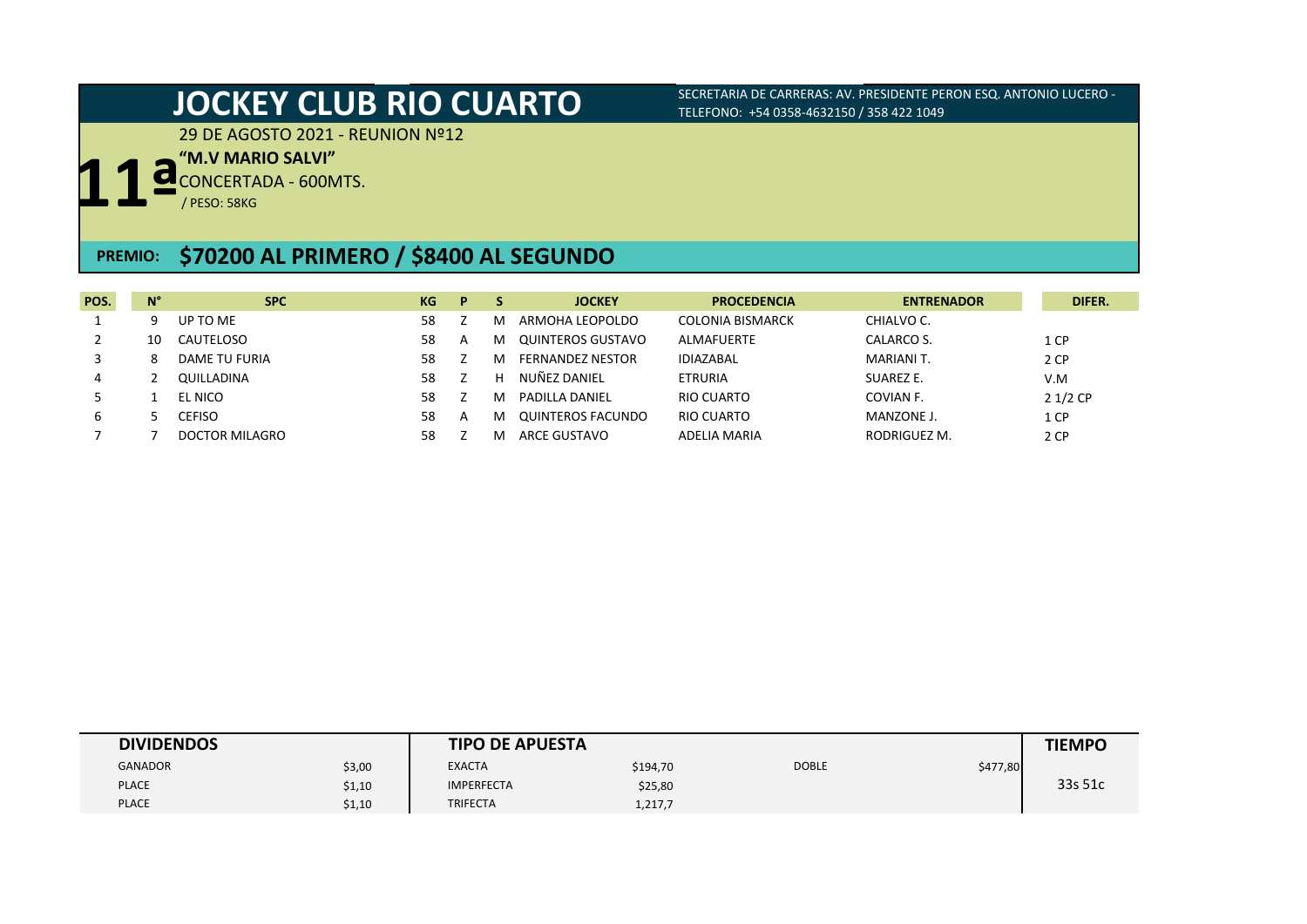## 29 DE AGOSTO 2021 - REUNION Nº12

## **"M.V RODRIGO CONGESTRE"**

NO OFICIAL - 1500MTS.

**12ª** TODO CABALLO SPC DE 4 AÑOS Y MAS EDAD PERDEDOR QUE HABIENDO CORRIDO UN MINIMO DE 2 CARRERAS NO HAYA CLASIFICADO 2° O 3° EN SUS DOS ULTIMAS ACTUACIONES EN HIPODROMOS RECONOCIDOS POR LA COMISION DE CARRERAS. / PESO: PESO: 4 AÑOS 57KG, 5 AÑOS 55KG, 6 AÑOS Y MÁS EDAD 53KG.

# **PREMIO: \$67700 AL PRIMERO / \$13860 AL SEGUNDO / \$3780 AL TERCERO**

| POS. | N° | <b>SPC</b>            |   | KG | P  |   | <b>JOCKEY</b>           | <b>ENTRENADOR</b>    | DIFER.        |
|------|----|-----------------------|---|----|----|---|-------------------------|----------------------|---------------|
|      |    | ROSITA VELOZ          |   | 54 |    | н | ARMOHA LEOPOLDO         | <b>RECABARREN R.</b> |               |
|      |    | LUBAND                |   |    |    | м | ALCIDES CORONEL         | CANTERO M.           | $11/2$ CP     |
|      |    | <b>MAGNETIC FIELD</b> |   | 53 | ZD | м | <b>FERNANDEZ NESTOR</b> | CABRERA L.           | VS CP (11)    |
| 4    |    | <b>MATTHIS BLUE</b>   | 4 |    |    | м | ROMAGNOLI AGUSTIN       | BRITO J.             | 5 CP          |
|      |    | EITHER GOOD           | 4 | 57 |    | м | OJEDA ISIDRO            | BAYMA L.             | $1/2$ CP      |
| ь    |    | <b>JORDAN SPEED</b>   | 4 | 57 |    | м | ALVES JOSE              | OLMOS J.             | VS CP $(6)$   |
|      |    | <b>FORMENTI</b>       |   |    |    | м | <b>PADILLA DANIEL</b>   | PICOTTO G.           | $VS$ CP $(8)$ |

| <b>DIVIDENDOS</b> |        | <b>TIPO DE APUESTA</b> |          |              |          | <b>TIEMPO</b> |
|-------------------|--------|------------------------|----------|--------------|----------|---------------|
| <b>GANADOR</b>    | \$2,70 | <b>EXACTA</b>          | \$93,70  | <b>DOBLE</b> | \$165,20 |               |
| <b>PLACE</b>      | \$1,70 | <b>IMPERFECTA</b>      | \$35,80  |              |          | 1m 34s 70c    |
| <b>PLACE</b>      | \$1,90 | <b>TRIFECTA</b>        | \$612,10 |              |          |               |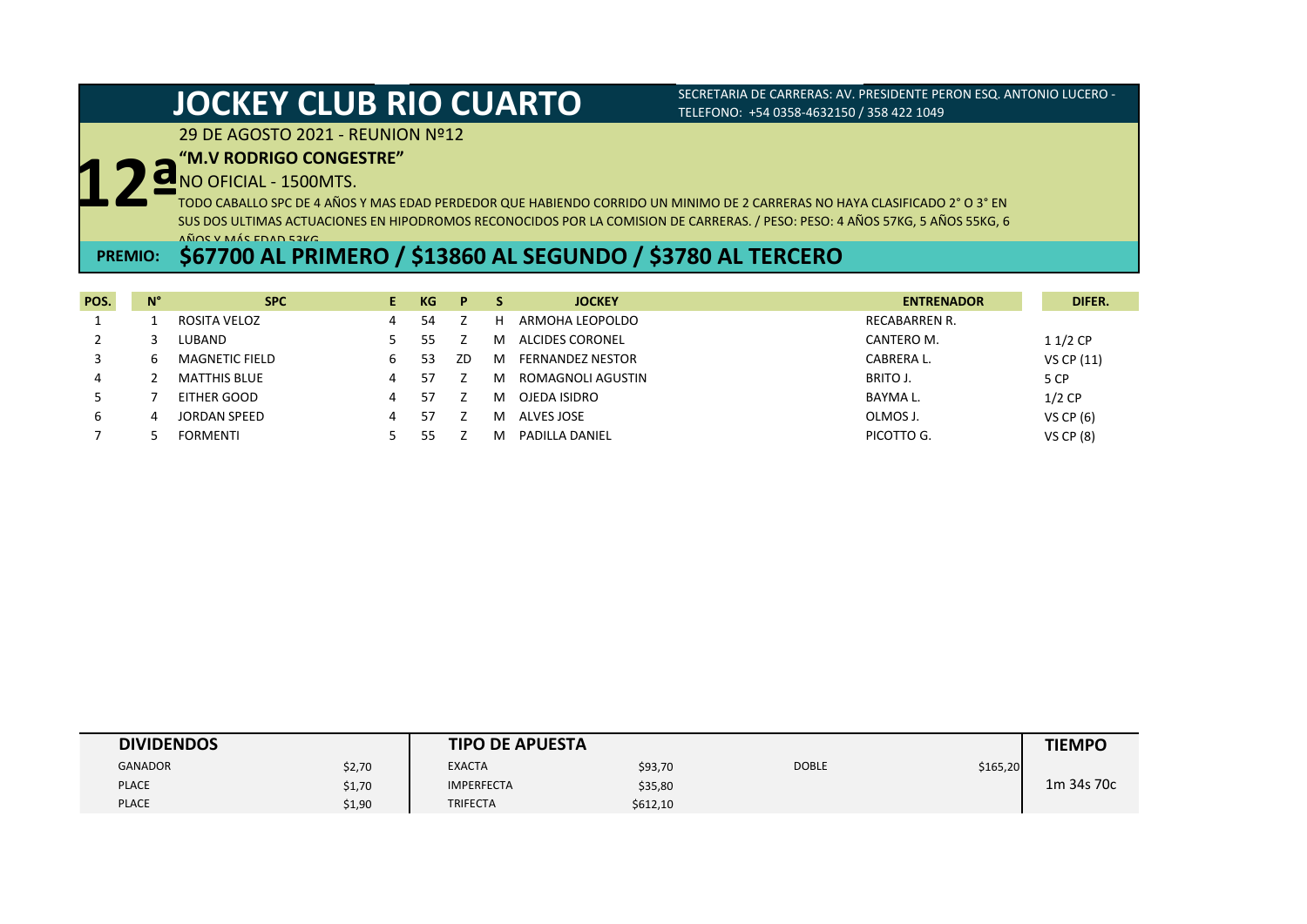29 DE AGOSTO 2021 - REUNION Nº12

## **"M.V JOSE LUIS COCCO"**

**13ª** CONCERTADA - 330MTS.

/ PESO: 58KG

## **PREMIO: \$82600 AL PRIMERO / \$10500 AL SEGUNDO**

| POS. | $N^{\circ}$ | <b>SPC</b>         | KG | D. |    | <b>JOCKEY</b>           | <b>PROCEDENCIA</b>        | <b>ENTRENADOR</b> | DIFER.     |
|------|-------------|--------------------|----|----|----|-------------------------|---------------------------|-------------------|------------|
|      |             | <b>DON MARCELO</b> | 58 |    | M  | ARRIETA TOMAS           | <b>BELLVILLE</b>          | BENITEZ J.        |            |
|      | 8           | PERRO FINO         | 58 | A  | M  | <b>GARAY ALEXANDER</b>  | SANTA ROSA DE CALAMUCHITA | ROSALES M.        | $11/2$ CP  |
|      |             | <b>QUE GRANDE</b>  | 58 |    | м  | <b>MOLINA CARLOS</b>    | <b>BERROTARAN</b>         | OVIEDO R.         | $1/2$ CP   |
| 4    |             | <b>FORTROY</b>     | 58 |    | M  | <b>FERNANDEZ NESTOR</b> | ANISACATE                 | RIVAROLA E.       | 1 CP       |
|      |             | AMOR SECRETO       | 58 |    | н  | RIQUELME GONZALO        | VILLA LA QUEBRADA         | COLOTTO H.        | $1/2$ CP   |
| 6    |             | LA NENA            | 58 | A  | t. | DALMASSO CRISTIAN       | VICUÑA MACKENNA           | VIGNOLO G.        | <b>PZO</b> |
|      | h           | NOSTALGIA          | 54 | А  |    | ARMOHA LEOPOLDO         | <b>COLONIA BISMARCK</b>   | CHIALVO C.        | 1 CP       |

| <b>DIVIDENDOS</b> |        | <b>TIPO DE APUESTA</b> |          | <b>TIEMPO</b> |
|-------------------|--------|------------------------|----------|---------------|
| <b>GANADOR</b>    | \$1,80 | <b>EXACTA</b>          | \$573,30 |               |
| <b>PLACE</b>      | \$4,30 | <b>IMPERFECTA</b>      | \$153,50 | 18s 90c       |
| <b>PLACE</b>      | \$4,60 | <b>TRIFECTA</b>        | \$0,00   |               |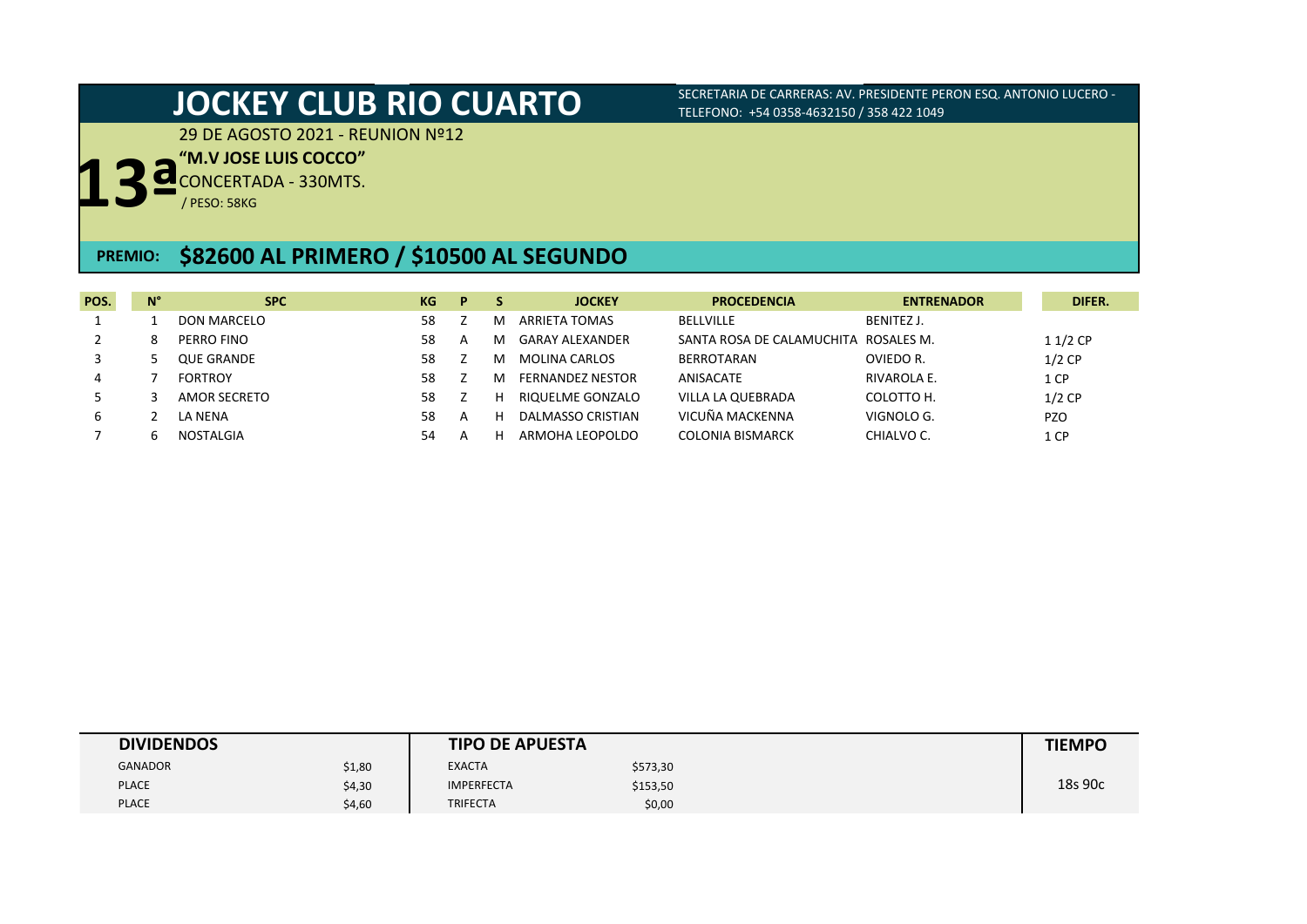## 29 DE AGOSTO 2021 - REUNION Nº12

## **"M.V NICOLAS VIASSOLO"**

NO OFICIAL - 1300MTS.

**14ª** POTRANCAS SPC DE 3 AÑOS QUE NO HAYAN GANADO NINGUNA CARRERA POR CARTA DE LLAMADO SOBRE LA DISTANCIA DE 1000 O MAS METROS EN HIPODROMOS RECONOCIDOS POR LA COMISION DE CARRERAS. / PESO: PESO: 57KG.-

# **PREMIO: \$78200 AL PRIMERO / \$19500 AL SEGUNDO**

| POS. | $N^{\circ}$ | <b>SPC</b>           | KG. | P. |   | <b>JOCKEY</b>      | <b>ENTRENADOR</b> | DIFER.     |
|------|-------------|----------------------|-----|----|---|--------------------|-------------------|------------|
|      |             | NI LA VEN            | 57  |    | н | CASTEIG KEVIN      | CAREZZANA S.      |            |
|      |             | <b>MADE TO ORDER</b> | 57  |    | н | ARMOHA LEOPOLDO    | CAREZZANA S.      | 3 CP       |
|      |             | <b>BUCKY CHUCK</b>   | 57  |    | Н | ROMAGNOLI AGUSTIN  | PALANDRI J.L      | 4 CP       |
| 4    |             | BISCOTELLA           | 57  | ZD | н | BALMACEDA SERGIO   | CONGESTRE J.      | 11/2 CP    |
|      |             | CLAVE DE ACCESO      | 57  |    |   | <b>GOMEZ JORGE</b> | LOPEZ D.          | VS CP (16) |

| <b>DIVIDENDOS</b> |        | <b>TIPO DE APUESTA</b> |          |                 |            | <b>TIEMPO</b> |
|-------------------|--------|------------------------|----------|-----------------|------------|---------------|
| <b>GANADOR</b>    | \$3,60 | <b>EXACTA</b>          | \$71,80  | <b>DOBLE</b>    | \$52,00    |               |
| <b>PLACE</b>      | \$1,10 | <b>IMPERFECTA</b>      | \$22,70  | <b>CUATERNA</b> | \$9.290,00 | 1m 20s 75c    |
| <b>PLACE</b>      | \$1,10 | TRIFECTA               | \$146,60 |                 |            |               |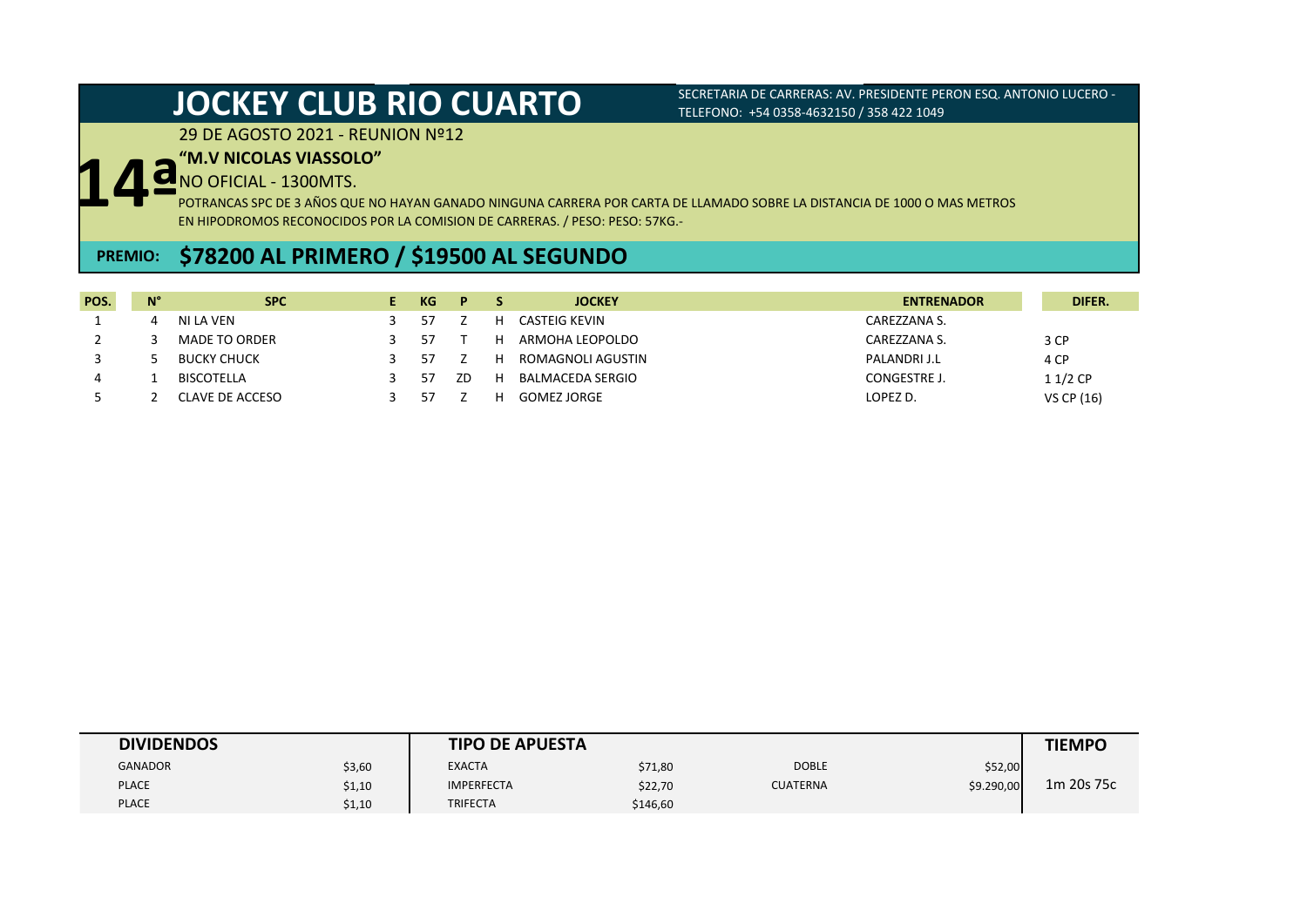29 DE AGOSTO 2021 - REUNION Nº12

# **15ª "M.V ALBERTO VIASSOLO"**

NO OFICIAL - 1300MTS.

TODO PRODUCTO SPC DE 3 AÑOS QUE NO HAYA GANADO NINGUNA CARRERA POR CARTA DE LLAMADO SOBRE LA DISTANCIA DE 1000 O MAS METROS EN HIPODROMOS RECONOCIDOS POR LA COMISION DE CARRERAS. / PESO: PESO: MACHOS 57KG. - HEMBRAS: 54KG.-

# **PREMIO: \$130200 AL PRIMERO / \$23000 AL SEGUNDO / \$7000 AL TERCERO**

| POS. | $N^{\circ}$ | <b>SPC</b>          | E. | KG | P | S. | <b>JOCKEY</b>         | <b>ENTRENADOR</b>    | DIFER.     |
|------|-------------|---------------------|----|----|---|----|-----------------------|----------------------|------------|
|      | 8           | YOUR LOOK           |    | 57 | A | м  | FLORINDO VICTORIA     | <b>RECABARREN R.</b> |            |
|      | 10          | APERSEGUIR          |    | 57 |   | м  | QUINTEROS FACUNDO     | MANZONE J.           | 1 CP       |
|      | b           | PRIMOGENITO D'ORO   |    | 57 |   | м  | <b>CASTEIG KEVIN</b>  | BRITO J.             | 3 CP       |
| 4    |             | DON LENOVO          |    | 57 | A | м  | BALMACEDA SERGIO      | CAREZZANA S.         | $21/2$ CP  |
|      | q           | PREMIO NOBEL        |    | 57 |   | м  | <b>BERHO AGUSTIN</b>  | <b>BERHOD.</b>       | <b>PZO</b> |
| 6    | 4           | OJOS PUMA           | 3  | 57 |   | м  | MONTE MAXIMILIANO     | CONGESTRE J.         | 2 CP       |
|      |             | APPOLINARIO EN BOCA |    | 57 |   | м  | OJEDA ISIDRO          | BAYMA L.             | 3 CP       |
| 8    |             | DEAR ASIAN          |    | 57 |   | м  | <b>MONTE MATIAS</b>   | LOPEZ L.             | $21/2$ CP  |
| 9    |             | ANGEL ROJO          | 3. | 57 | A | м  | <b>PADILLA DANIEL</b> | BRITO J.             | VS CP (13) |
| 10   |             | <b>BUSTER PLUS</b>  |    | 57 |   | м  | DALMASSO CRISTIAN     | <b>TAZZIOLI F.</b>   | 1 CP       |

| <b>DIVIDENDOS</b> |        | <b>TIPO DE APUESTA</b> |             |              |          | <b>TIEMPO</b> |
|-------------------|--------|------------------------|-------------|--------------|----------|---------------|
| <b>GANADOR</b>    | \$9,10 | <b>EXACTA</b>          | \$261,00    | <b>DOBLE</b> | \$510,30 |               |
| <b>PLACE</b>      | \$3,70 | <b>IMPERFECTA</b>      | \$254,20    |              |          | 1m 22s 33c    |
| <b>PLACE</b>      | \$1,80 | <b>TRIFECTA</b>        | \$25.957,80 |              |          |               |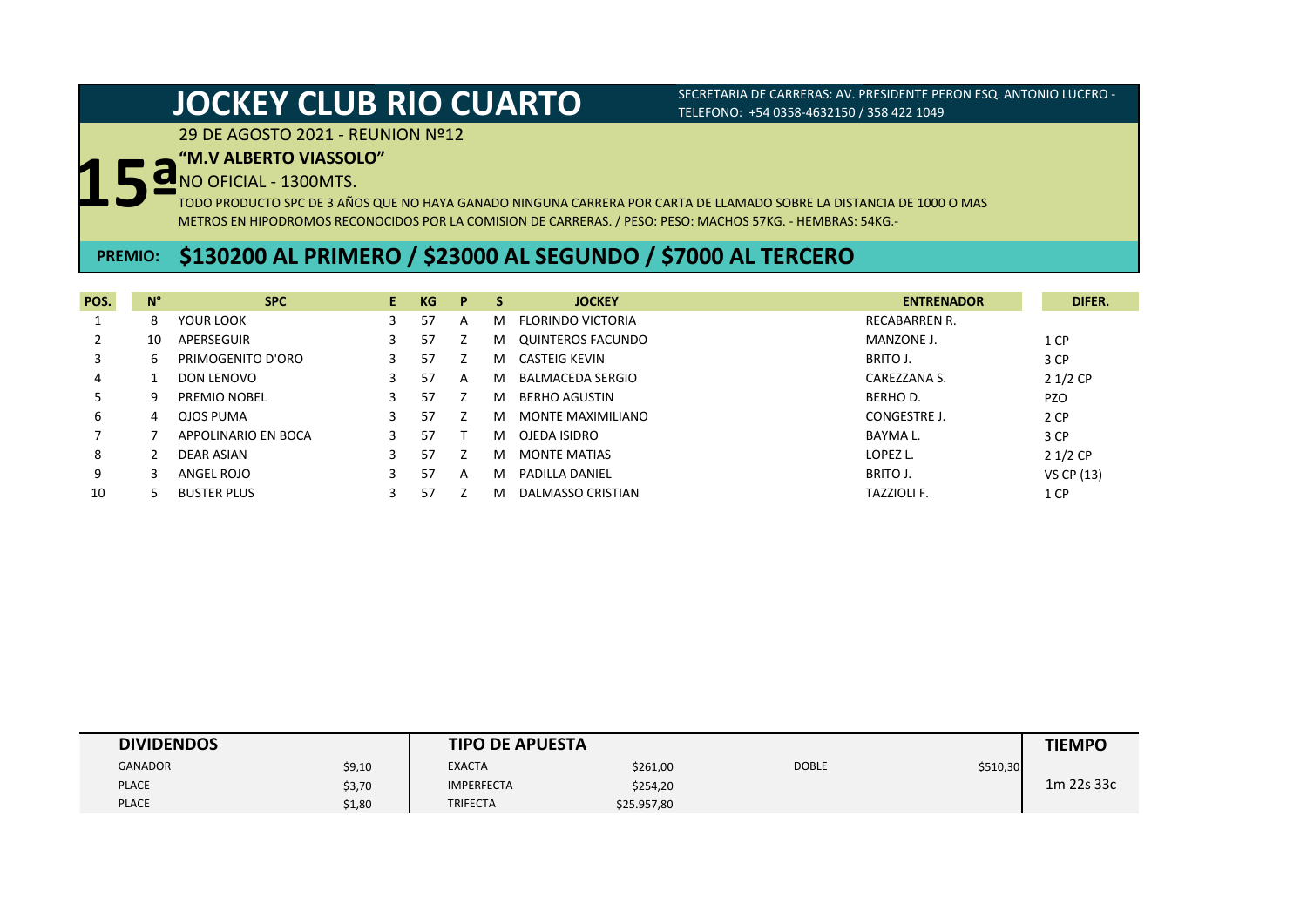29 DE AGOSTO 2021 - REUNION Nº12

**"M.V ALEJANDRO DALVIT"**

**16ª** CONCERTADA - 600MTS.

/ PESO: 58KG

## **PREMIO: \$124000 AL PRIMERO**

| POS. | N° | <b>SPC</b>         | KG | D |   | <b>JOCKEY</b>           | <b>PROCEDENCIA</b>   | <b>ENTRENADOR</b> | <b>DIFER.</b> |
|------|----|--------------------|----|---|---|-------------------------|----------------------|-------------------|---------------|
|      |    | BIRDMAN            | 58 |   | м | <b>FERNANDEZ NESTOR</b> | ALMAFUERTE           | <b>GLADES M.L</b> |               |
|      |    | <b>ENOC</b>        | 58 | А | M | ARRIETA TOMAS           | BELLVILLE            | BENITEZ J.        | $11/2$ CP     |
|      |    | ULTIMO LEGENDARIO  | 58 |   | M | ALTURRIA SEBASTIAN      | <b>VILLA DOLORES</b> | AGUIRRE L.        | DIST.         |
|      |    | <b>GRAN TUTUCA</b> | 58 |   | M | DIAZ EZEQUIEL           | <b>BENJAMIN GOLD</b> | LLORET L.         | 5 CP          |

| <b>DIVIDENDOS</b> |        | <b>TIPO DE APUESTA</b> |         |              |          | <b>TIEMPO</b> |
|-------------------|--------|------------------------|---------|--------------|----------|---------------|
| <b>GANADOR</b>    | \$3,00 | <b>EXACTA</b>          | \$48,50 | <b>DOBLE</b> | \$572,00 |               |
| <b>PLACE</b>      | \$1,10 | <b>IMPERFECTA</b>      | \$19,20 |              |          | 33s 30c       |
| <b>PLACE</b>      | \$1,10 | <b>TRIFECTA</b>        | \$59,00 |              |          |               |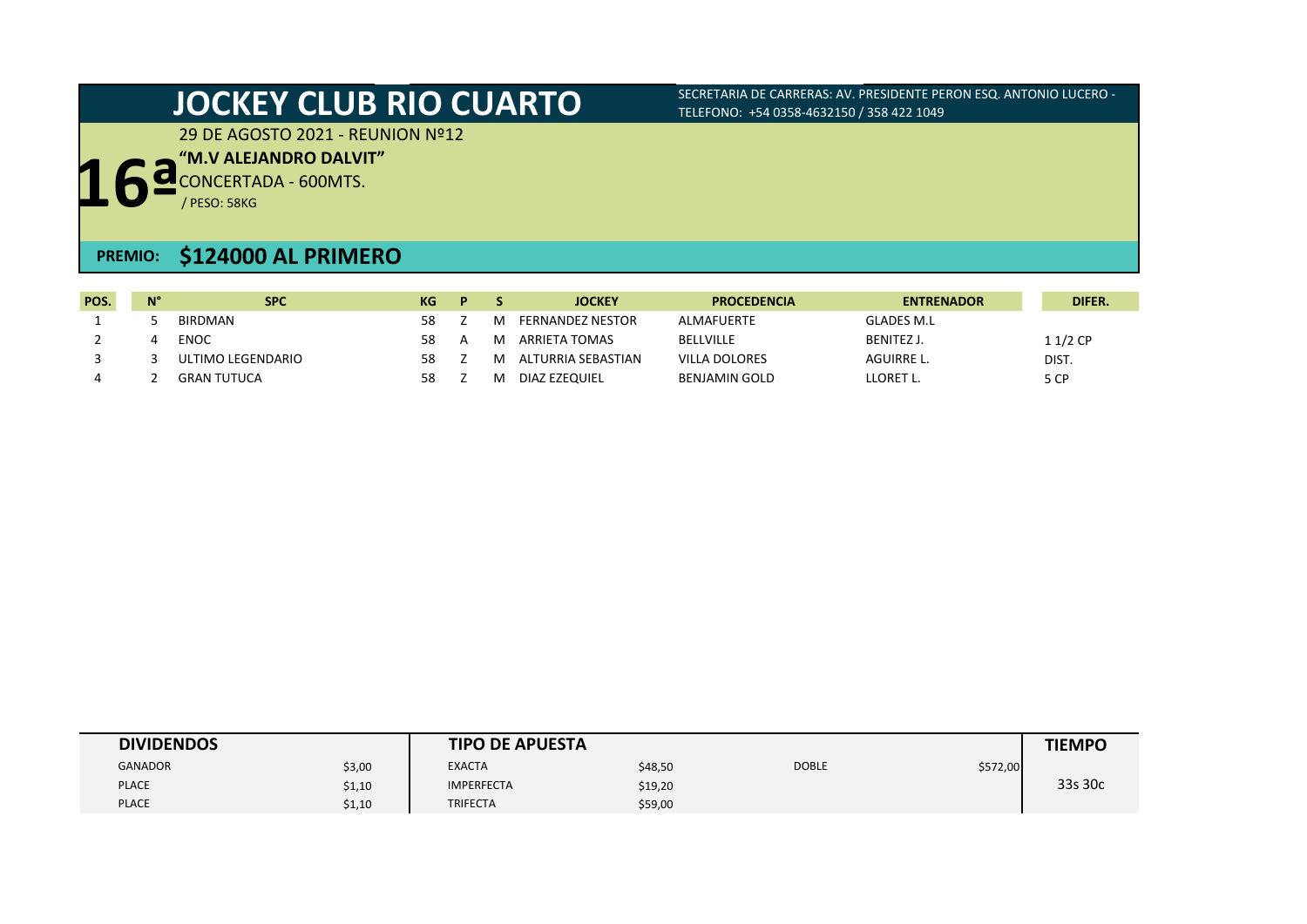29 DE AGOSTO 2021 - REUNION Nº12

## **"CLASICO FINAL COPA GRANDES PROMESAS (SEGUNDA EDICION)"**

## OFICIAL - 1400MTS.

**17ª** PARA TODO PRODUCTO SPC DE 3 AÑOS REMATADO EN EL JCRC DURANTE 2020. / PESO: PESO: MACHOS 57KG. - HEMBRAS: 54KG.- JOCKEYS APRENDICES SIN DESCARGO

**PREMIO: \$1.000.000 AL PRIMERO / \$300.000 AL SEGUNDO / \$200.000 AL TERCERO / \$150.000 AL CUARTO / \$100.000 AL QUINTO / \$50.000 AL SEXTO**

| POS. | $N^{\circ}$  | <b>SPC</b>             | E. | KG | P | <b>S</b> | <b>JOCKEY</b>            | <b>ENTRENADOR</b> | DIFER.           |
|------|--------------|------------------------|----|----|---|----------|--------------------------|-------------------|------------------|
|      |              | <b>STANDOUT</b>        | 3  | 57 |   | м        | CASTEIG KEVIN            | CAREZZANA S.      |                  |
|      | 9            | IRISH GARDEN           |    | 57 |   | м        | <b>BALMACEDA SERGIO</b>  | BERHO D.          | 4 CP             |
| 3    |              | <b>MARCHING BAND</b>   | 3  | 54 |   | н        | <b>MONTE MATIAS</b>      | NIETO E.          | $11/2$ CP        |
| 4    | 7A           | <b>BELLO BEETHOVEN</b> | 3  | 57 | A | м        | CABALLERO NICOLAS        | PALANDRI J.L      | 1 CP             |
| 5    |              | SAINT ANGER            | 3  | 54 |   | н        | ALCIDES CORONEL          | <b>GLADES M.L</b> | $1/2$ CP         |
| 6    | 8            | CANDY COVE             | 3  | 57 |   | м        | <b>FERNANDEZ NESTOR</b>  | ALONSO J.         | $3/4$ CP         |
|      | 7В           | <b>BRIARWOOD</b>       | 3  | 57 | A | м        | GOMEZ MARCELO            | PALANDRI J.L      | $21/2$ CP        |
| 8    |              | MILONGUITA HOUNDS      | 3  | 54 |   | н        | ROMAGNOLI AGUSTIN        | PALANDRI J.L      | 4 CP             |
| 9    | 4            | <b>CONFIRMAME</b>      | 3. | 57 | A | м        | <b>BAEZ TOMAS</b>        | CRUCEÑO J.        | $1/2$ CP         |
| 10   |              | <b>CHE BAGUAL</b>      | 3. | 57 |   | м        | <b>PADILLA DANIEL</b>    | PALANDRI J.L      | <b>VS CP (8)</b> |
| 11   | <sub>b</sub> | <b>BIEN BOHEMIA</b>    |    | 54 |   | н        | <b>OUINTEROS FACUNDO</b> | LOPEZ L.          | VS CP (15)       |

| <b>DIVIDENDOS</b> |        | <b>TIPO DE APUESTA</b> |            |              |         | <b>TIEMPO</b> |
|-------------------|--------|------------------------|------------|--------------|---------|---------------|
| <b>GANADOR</b>    | \$2,30 | <b>EXACTA</b>          | \$225,80   | <b>DOBLE</b> | \$43,90 |               |
| <b>PLACE</b>      | \$2,10 | <b>IMPERFECTA</b>      | \$25,70    |              |         | 1m 27s 23c    |
| <b>PLACE</b>      | \$1,70 | <b>TRIFECTA</b>        | \$1.242,20 |              |         |               |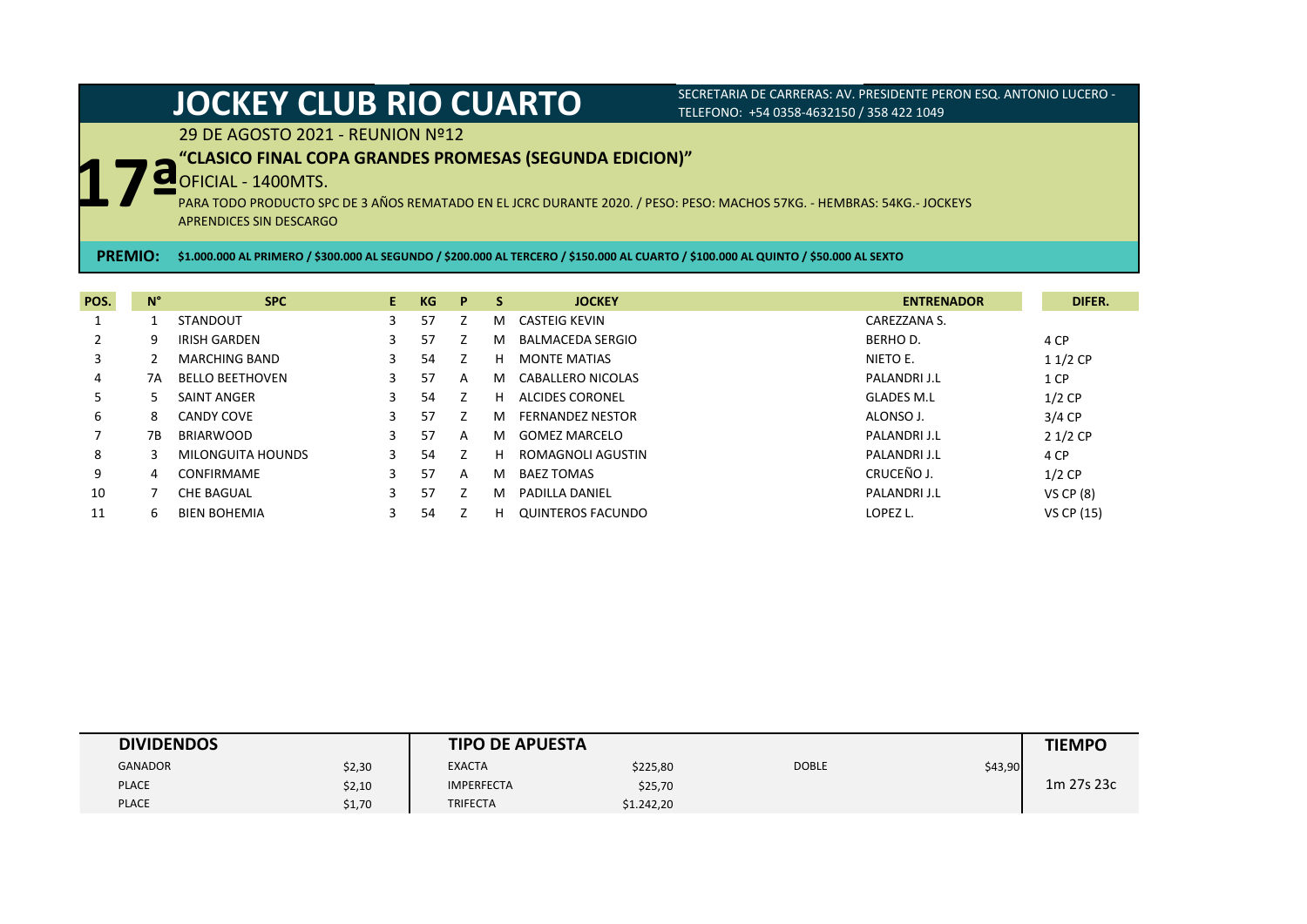29 DE AGOSTO 2021 - REUNION Nº12

**18<sup>ª M.V</sup> SANTIAGO LOSINNO** 

|      | <b>CARRERA ANULADA</b>                                                                      |                   |    |  |   |            |         |          |  |  |  |
|------|---------------------------------------------------------------------------------------------|-------------------|----|--|---|------------|---------|----------|--|--|--|
| POS. | $N^{\circ}$<br><b>SPC</b><br>KG<br><b>JOCKEY</b><br><b>PROCEDENCIA</b><br><b>ENTRENADOR</b> |                   |    |  |   |            |         |          |  |  |  |
|      |                                                                                             |                   |    |  |   |            |         |          |  |  |  |
|      |                                                                                             | DISTINGUIDO DUBAI | 58 |  | M | ALVEZ JOSE | MENDOZA | OLMOS J. |  |  |  |

| <b>DIVIDENDOS</b> |        | <b>TIPO DE APUESTA</b> |        |                 |        |
|-------------------|--------|------------------------|--------|-----------------|--------|
| <b>GANADOR</b>    | \$0,00 | <b>EXACTA</b>          | \$0,00 | <b>DOBLE</b>    | \$0,00 |
| <b>PLACE</b>      | \$0,00 | <b>IMPERFECTA</b>      | \$0,00 | <b>TRIPLO</b>   | \$0,00 |
| <b>PLACE</b>      | \$0,00 | <b>TRIFECTA</b>        | \$0,00 | <b>CUATERNA</b> | \$0,00 |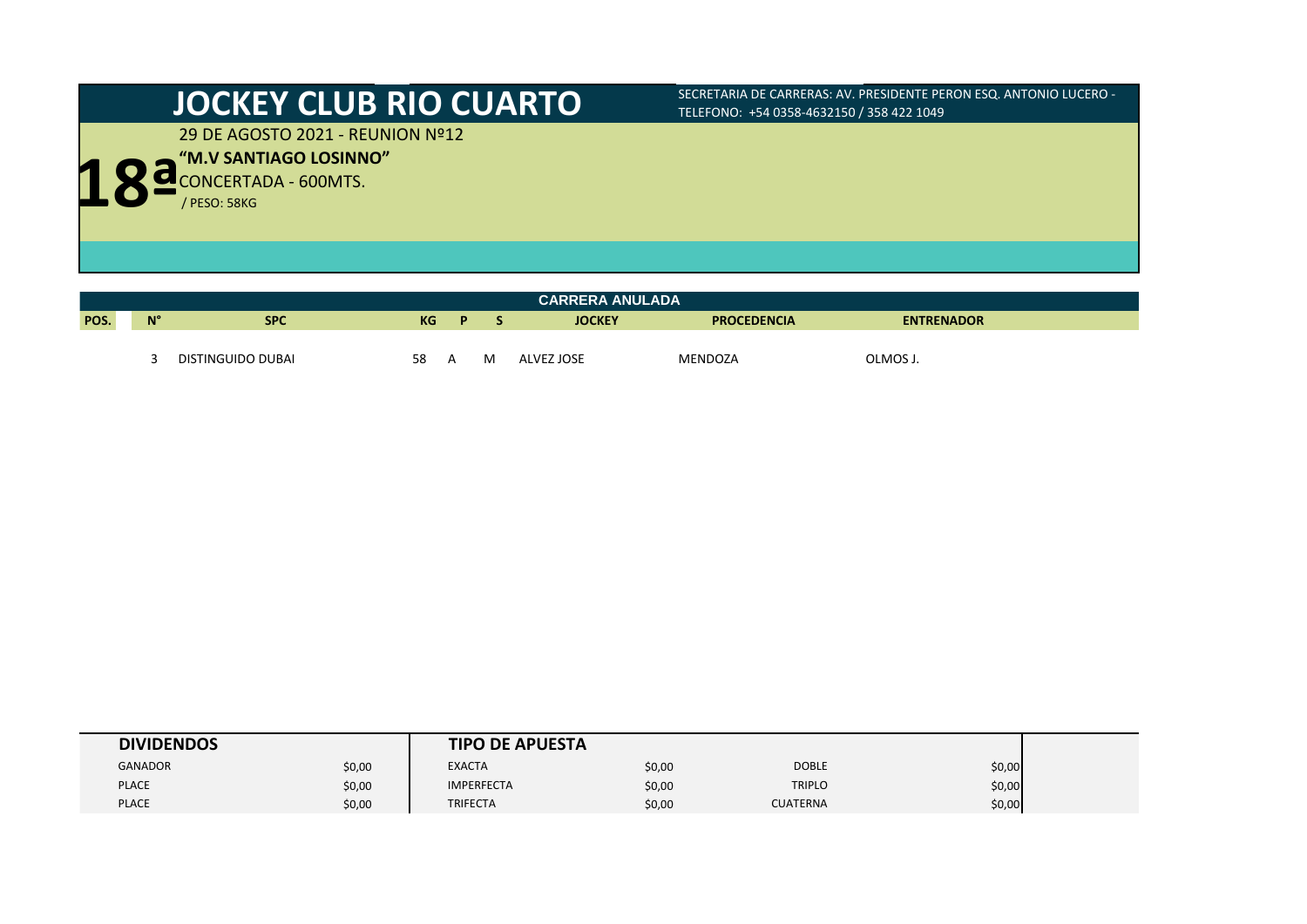29 DE AGOSTO 2021 - REUNION Nº12

### **"17 DE AGOSTO: ANIVERSARIO DEL FALLECIMIENTO DEL GENERAL JOSE DE SAN MARTIN"**

## NO OFICIAL - 1500MTS.

TODO CABALLO SPC DE 4 AÑOS Y MAS EDAD GANADOR DE 1 CARRERA POR CARTA DE LLAMADO EN HIPODROMOS RECONOCIDOS POR LA COMISION DE CARRERAS / PESO: PESO: 4 AÑOS 57KG, 5 AÑOS 55KG, 6 AÑOS Y MÁS EDAD 53KG. **19ª**

# **PREMIO: \$114700 AL PRIMERO / \$23100 AL SEGUNDO / \$7500 AL TERCERO**

| POS. | $N^{\circ}$ | <b>SPC</b>           | E. | KG | P  | <b>S</b> | <b>JOCKEY</b>            | <b>ENTRENADOR</b>   | DIFER.           |
|------|-------------|----------------------|----|----|----|----------|--------------------------|---------------------|------------------|
|      |             | SARAPIO              | 4  | 57 | ZD | M        | <b>QUINTEROS MARCELO</b> | <b>QUINTEROS R.</b> |                  |
|      | 4           | <b>ENCANTADO VAN</b> |    | 55 |    | м        | <b>MONTE MATIAS</b>      | LOPEZ L.            | 1 CP             |
|      |             | <b>SHY DUBAI</b>     | 4  | 57 |    | м        | ARMOHA LEOPOLDO          | CAREZZANA S.        | $11/2$ CP        |
| 4    | 6           | <b>MARE NUBIUM</b>   | 4  | 57 |    | м        | PADILLA DANIEL           | BRITO J.            | 1 CP             |
| ל    | 8           | <b>JUAN SARAMBI</b>  | 6  | 53 |    | м        | <b>BALMACEDA SERGIO</b>  | <b>BALMACEDA N.</b> | <b>VS CP (7)</b> |
| 6    |             | <b>EMPOR</b>         |    | 55 | А  | M        | ARRIETA TOMAS            | ORTIZ F.            | 2CP              |
|      | q           | SULEYMAN             | 4  | 57 |    | м        | CANO JOAQUIN             | LEYRIA V.           | VS CP (6)        |
| 8    |             | <b>HUSSON FREE</b>   |    | 55 |    | м        | <b>FERNANDEZ NESTOR</b>  | DEPETRIS M.         | $11/2$ CP        |
| 9    |             | <b>NUT CURRY</b>     | 4  | 57 | А  | м        | QUINTEROS FACUNDO        | MANZONE J.          | $11/2$ CP        |

| <b>DIVIDENDOS</b> |         | <b>TIPO DE APUESTA</b> | <b>TIEMPO</b> |  |            |
|-------------------|---------|------------------------|---------------|--|------------|
| <b>GANADOR</b>    | \$4,10  | <b>EXACTA</b>          | \$1.377,10    |  |            |
| <b>PLACE</b>      | \$3,20  | <b>IMPERFECTA</b>      | \$510,00      |  | 1m 33s 53c |
| <b>PLACE</b>      | \$13,10 | <b>TRIFECTA</b>        | \$4.299,80    |  |            |